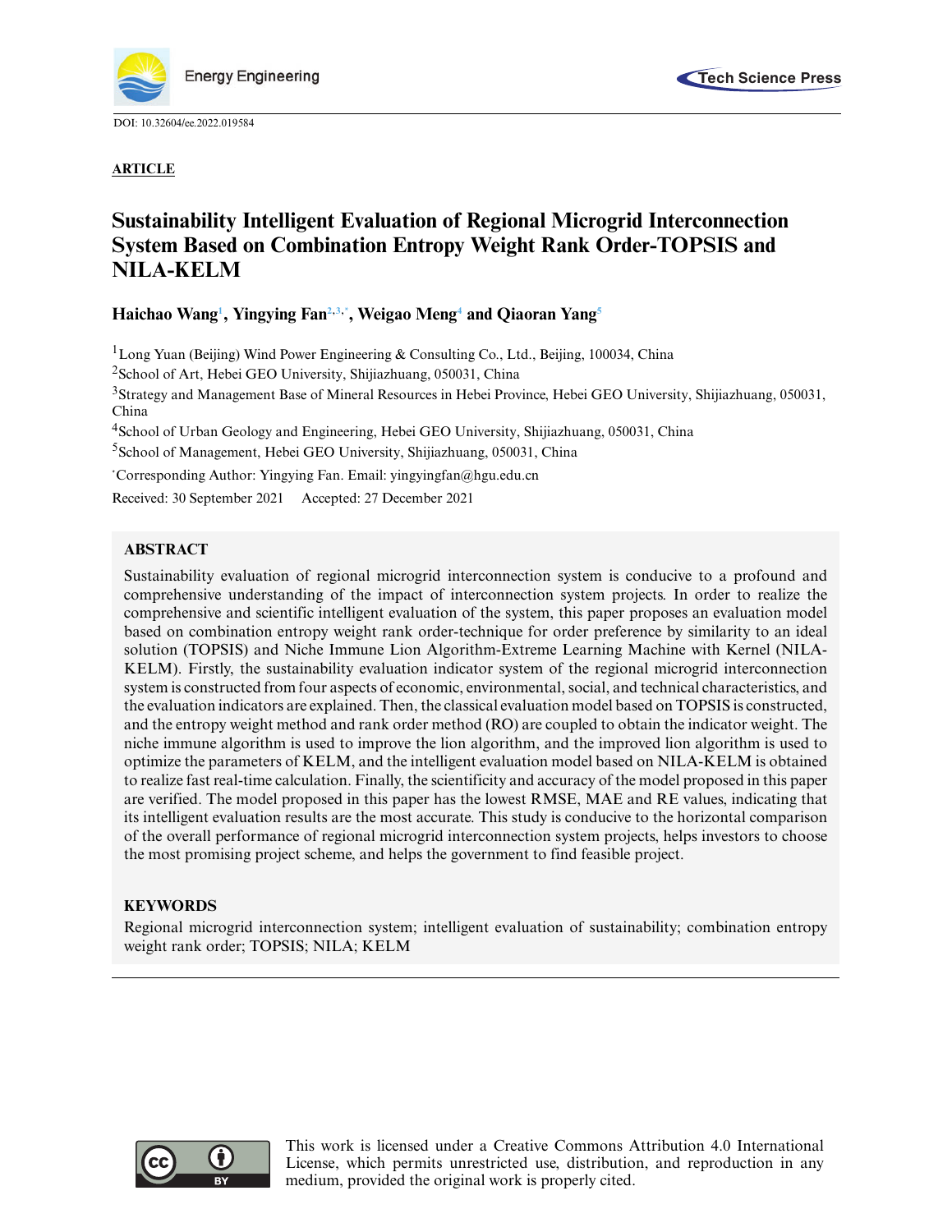## **1 Introduction**

Different from the traditional centralized power supply mode, the microgrid power supply mode is more flexible, and its unique duality of electricity and power supply can play a very important role in the power system [\[1\]](#page-24-0). When the distribution density of microgrid in a certain area is high, the interconnection between microgrids forms a regional microgrid interconnection system. As one of the effective means to realize smart grid, regional åmicrogrid interconnection system has a positive role in cost-saving, environmental protection, social development and technological innovation [\[2\]](#page-24-1). With the increasing attention to sustainable development, more and more energy companies have begun to shift from the simple pursuit of economic growth in the past to the coordinated development of economy, environment, society, and technology [\[3\]](#page-24-2). Therefore, the sustainability evaluation of regional microgrid interconnection system is conducive to a profound and comprehensive understanding of the impact of various aspects of the interconnection system project. However, due to the particularity of its own structure, the regional microgrid interconnection system presents different characteristics from the traditional independent microgrid [\[4\]](#page-24-3). Therefore, how to evaluate the sustainability of regional microgrid interconnection system in all aspects to select the most investment potential of regional microgrid interconnection system project is also a focus of future research.

The definition of sustainability can be understood from four relevant dimensions: economy, environmental protection, technology, and society [\[5\]](#page-24-4). The concept has received increasing attention in the development of renewable energy projects [\[6\]](#page-24-5). However, compared with the independent microgrid structure, the regional microgrid interconnection system structure is more complex, and its characteristics are also different from those of a single microgrid [\[7\]](#page-24-6). At present, the research on the sustainability evaluation of regional microgrid interconnection systems is still quite limited, and most literature studies only focus on part of the sustainability benefits. Aghdam et al. [\[8\]](#page-24-7) proposed a stochastic energy management method for a multi-microgrid system considering all network constraints, which was used to evaluate the influence of active power loss on each individual in energy management. The results show that incorporating active power loss into the objective function of energy management is helpful to reduce active power loss [\[8\]](#page-24-7). Zhang et al. [\[9\]](#page-24-8) studied the online dynamic security assessment of the future distribution system under the framework of a multi-microgrid system. A new interface control strategy for ideal load sharing of the multimicrogrid systems is proposed, and the effectiveness of this strategy is verified by taking a multimicrogrid system as an example [\[9\]](#page-24-8). Wang et al. [\[10\]](#page-24-9) proposed a series of new indicators and multistep performance evaluation methods to evaluate the performance of the multi-microgrid system from a quantitative perspective. The indicator system includes power generation permeability indicator, reliability indicator, and economic indicator. The practice has proved that the indicator system and multistep performance evaluation method are effective [\[10\]](#page-24-9). Most of the existing research literature focuses on measuring the reliability and economy of the independent microgrid system. In terms of reliability, some scholars have studied the reliability of microgrids from the aspects of equivalent power/load reliability indicator, off-grid operation reliability indicator, and microgrid benefit indicator [\[11\]](#page-24-10). In terms of economy, some literature studied the economy of microgrid systems from the aspects of overall operation benefit of microgrids, comprehensive evaluation indicator of social economy, and life cycle cost [\[12\]](#page-24-11).

As a necessary link in the development and construction of regional microgrid interconnection system projects, sustainability evaluation is an important part of the whole project life cycle management process. Due to the development of regional microgrid interconnection systems in China is not yet mature, the research on the sustainability evaluation of regional microgrid interconnection systems is very limited. The performance of regional microgrid interconnection systems in environmental,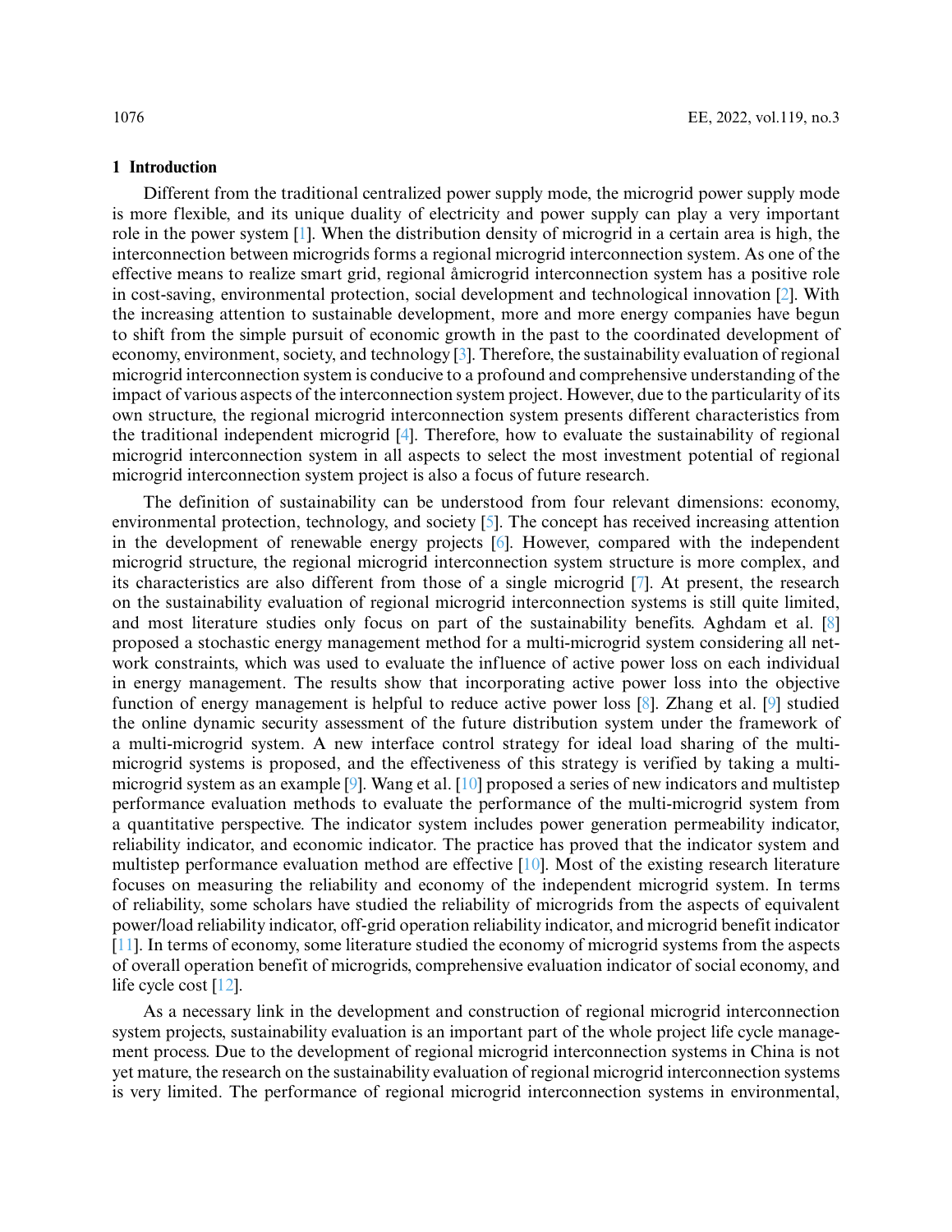social, economic, and technological aspects has become the core concern of local governments and potential investors [\[13\]](#page-24-12). Therefore, the establishment of an effective sustainability evaluation model for regional microgrid interconnection systems can help investors to choose the most promising project scheme and help the government to find practical project performance improvement measures to attract more social investment by obtaining the various aspects of the sustainability benefits of different regional microgrid interconnection systems projects to achieve horizontal comparison of overall project performance.

The construction of the evaluation model has an important influence on the accuracy of evaluation. Ideal point order preference by similarity to ideal solution (TOPSIS) is a multi-objective decisionmaking method, which has been widely used in different areas of comprehensive evaluation research [\[14\]](#page-25-0). The research results show that this method can obtain a more reasonable and effective evaluation result that is suitable for practice. This method calculates the distance between the evaluation object and the positive ideal solution and the negative ideal solution for the multi-objective decision-making problem and sorts them accordingly [\[15\]](#page-25-1). The TOPSIS method can reflect the differences among various schemes. Compared with other methods, this method is more intuitive, and its evaluation results will not be affected by the number of indicators. The TOPSIS method can input all the evaluation indicator data into the evaluation calculation model to maximize the role of indicator data, which can fully reflect the impact of each evaluation indicator data on the evaluation results. Therefore, its evaluation performance is better than other methods, and it can output evaluation results closer to the real state of the project [\[16\]](#page-25-2). The determination of indicator weight in the TOPSIS model is particularly important and worthy of further discussion. The entropy weight method reflects the amount of information according to the information entropy of the evaluation indicator, so as to determine the weight of each indicator in the evaluation system, but sometimes the random interference of the data itself will lead to the lack of real reliability of the calculated weight [\[17\]](#page-25-3). The Rank order (RO) method can rank the normalized mean values of each indicator from large to small, and the weight obtained by rank can objectively reflect the influence degree of evaluation indicator on evaluation objects [\[18\]](#page-25-4). In this paper, the entropy weight method and RO are combined, and the combination entropy weight RO method is proposed, and the weight obtained is more realistic.

The extreme learning machine theory was proposed by Huang et al. in 2006, based on which the basic extreme learning machine, online sequential extreme learning machine, extreme learning machine with the kernel (KELM), and other related algorithms have been derived [\[19\]](#page-25-5). KELM is a single-layer feedforward neural network algorithm. Compared with the basic extreme learning machine (ELM) algorithm, it has a stronger ability to solve the regression pre-diction problem [\[20\]](#page-25-6). Compared with back propagation neural network (BPNN) and support vector machines (SVM), it has a faster calculation speed and greatly improves the generalization ability of the network when obtaining better or similar prediction accuracy [\[21\]](#page-25-7). The KELM algorithm has been proved to have excellent prediction performance in many fields [\[22\]](#page-25-8), but its performance is vulnerable to the influence of penalty coefficient *C* and kernel parameter  $\sigma$ . For the problem that these two parameters are difficult to select, it is necessary to solve the problem with intelligent algorithms. Compared with other intelligent algorithms [\[23\]](#page-25-9), the lion algorithm proposed by Rajakumar of B. R. has strong robustness in solving performance and the ability to search for better solutions. It is easy to be implemented in parallel and has fast convergence speed. However, in the process of multiple iterations of the lion swarm algorithm, individuals with large fitness in the population will form "inbreeding", resulting in premature convergence and reduced diversity [\[24\]](#page-25-10). Therefore, this paper decides to use the niche immune algorithm to improve the lion algorithm and apply the improved lion algorithm to optimize the parameters of KELM.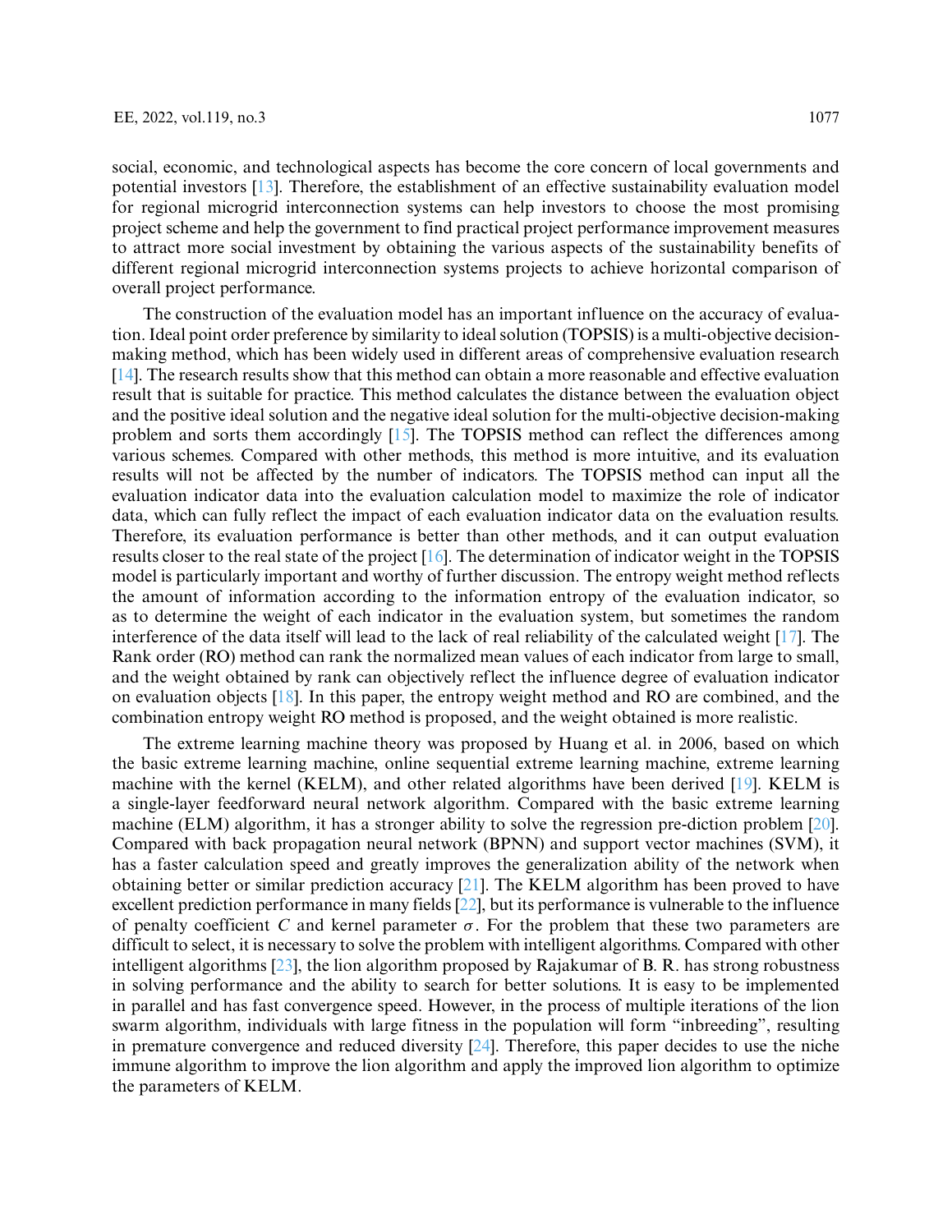In summary, this paper constructs a regional microgrid interconnection system sustainability intelligent evaluation model based on combination entropy weight rank order-TOPSIS and NILA-KELM. The rest of the paper is arranged as follows. The second part designs the evaluation indicator system of regional microgrid interconnection system sustainability from four aspects of economic, environmental, social, and technical characteristics, and explains the evaluation indicators. The third part constructs the classical evaluation model based on the combination entropy weight rank order method and TOPSIS and constructs the intelligent evaluation model based on NILA optimized KELM. The fourth part selects practical cases to verify the accuracy and effectiveness of the model proposed in this paper. The fifth part summarizes the research results. The fifth part summarizes the research results.

## **2 Construction of the Evaluation Indicator System**

### <span id="page-3-0"></span>*2.1 Principle of Determining Evaluation Indicator*

Establishing a scientific and reasonable evaluation indicator system is the premise of regional microgrid interconnection system sustainability evaluation. The established indicator system should include various factors that have a key impact on the sustainability of regional microgrid interconnection system. The evaluation indicator system should be established on the basis of the following selection principles [\[25\]](#page-25-11):

1. The comprehensive principle

The establishment of the evaluation indicator system aims to comprehensively measure the performance of various aspects involved in the regional microgrid inter-connection system project, so as to provide reference for potential investors to judge the advantages and disadvantages of the regional microgrid interconnection system project and the local government to formulate relevant policies. The Regional microgrid interconnection system project consists of multiple sub-microgrids, and each sub-microgrid contains a variety of distributed power, energy storage and other facilities. The operation management and related impacts of these system components will affect the benefit performance of regional microgrid interconnection system projects. The evaluation indicator system established in a specific environment should include economic impact, environmental impact and social impact. Therefore, to have a more profound and specific understanding of the research object, a more comprehensive evaluation indicator system should be established.

#### 2. Hierarchical principle

The Hierarchical structure is one of the most widely used structures in both theory and practice among many benefit evaluation structures. Establishing an evaluation indicator system, hierarchical structure can systematically, accurately and comprehensively show the subordinate relationship and correlation between the sub-level evaluation indicator and each level.

#### 3. Scientific principle

The selection of evaluation indicators should be based on the objective laws and related theories, supported by corresponding scientific theories, and studied from the perspectives of practical experience and theoretical knowledge. The selection of evaluation indicators should fully consider the objective environment, to scientifically express the essential characteristics of the research object.

## 4. Representative principle

The evaluation indicator system consists of a series of sub-level indicators at different levels. Using a large number of indicators to construct the evaluation indicator system may not necessarily improve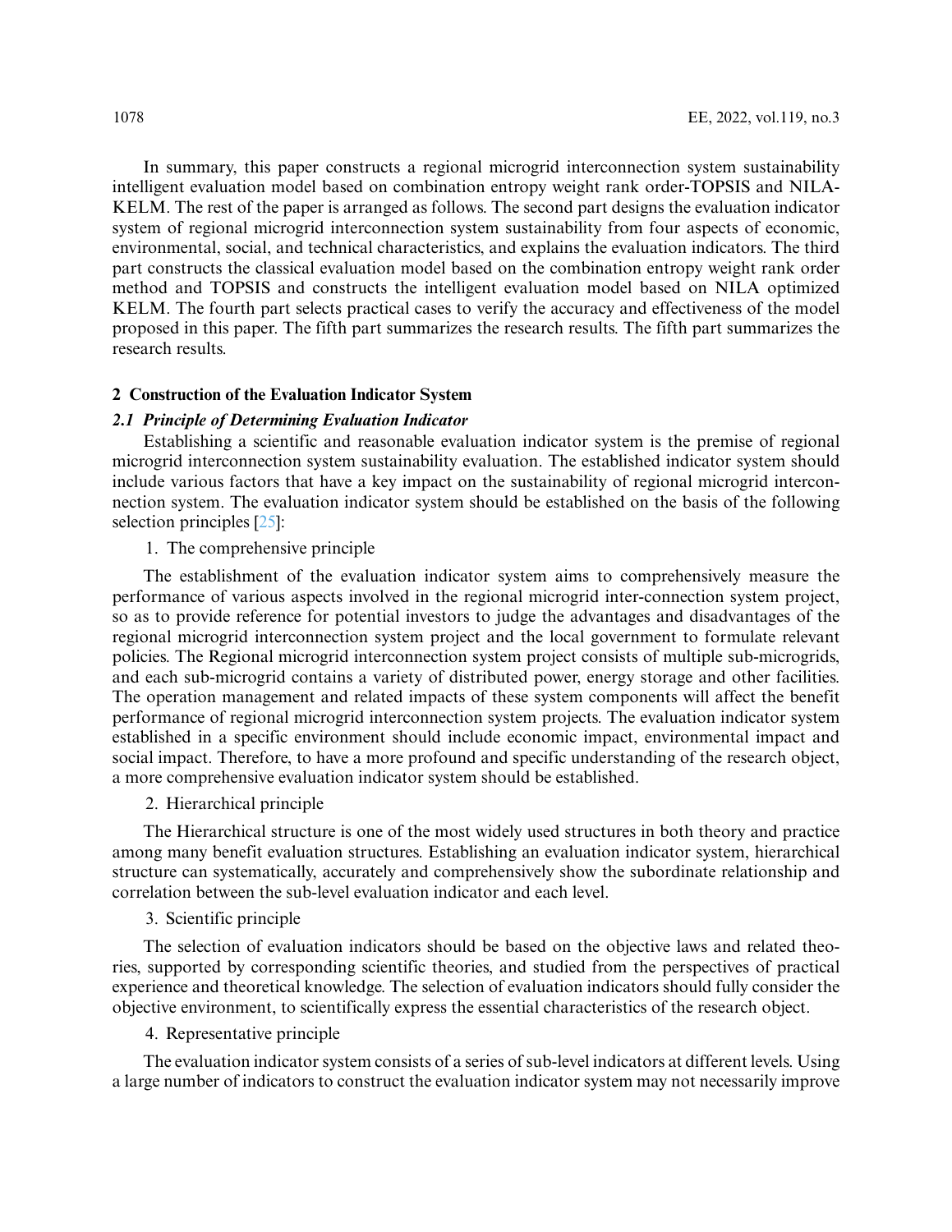the accuracy of system evaluation. Therefore, representative indicators closely related to the research object should be selected to describe the characteristics of various aspects, fully reflecting the purpose and significance of the selection of indicators. If excessive evaluation indicators are selected in the research process, it may reduce and weaken the influence of important indicators and reduce the reliability of evaluation results.

5. Independence principle

The evaluation system is a hierarchical expression set of multiple representative single indicators. In the selection of indicators, repeated or highly correlated indicators should be avoided. Each indicator should be independent, and each indicator can express all aspects of the research problem from different perspectives, so as to improve the scientificity and effectiveness of the evaluation results.

#### *2.2 Determination of Evaluation Indicators*

This section takes the selection criteria of indicators listed in [Section 2.1](#page-3-0) as the principle, and fully considers the objective environment of the project and the difficulty of data acquisition and other factors to construct the sustainability evaluation indicator system of regional microgrid interconnection system projects. Project sustainability can be defined from four related aspects: economy, environmental protection, technology and sociality. The constructed sustainability evaluation indicator system contains 15 sub-level evaluation indicators, as shown in [Table 1.](#page-4-0) Cost-type indicators are those where the smaller the value the better the evaluation result. Benefit type indicators are those where the larger the value of the index the better the evaluation result. The specific meaning of the indicators is as follows:

| Target level                                       | Criterion<br>layer          | Project<br>hierarchy                    | Indicator<br>number | Indicator<br>type I | Indicator<br>type II |
|----------------------------------------------------|-----------------------------|-----------------------------------------|---------------------|---------------------|----------------------|
| Sustainability                                     | Economic                    | Investment cost                         | $E_1$               | Quantitative        | Cost                 |
| indicators<br>benefit<br>evaluation of<br>regional |                             | Operation and<br>maintenance<br>costs   | E <sub>2</sub>      | Quantitative        | Cost                 |
| microgrid                                          |                             | Payback period                          | E <sub>3</sub>      | Quantitative        | Cost                 |
| intercon-<br>nected<br>multi-                      |                             | The levelized<br>cost of<br>electricity | $E_4$               | Quantitative        | Cost                 |
| microgrid<br>system                                | Environmental<br>protection | $CO2$ emission<br>reduction             | $P_1$               | Quantitative        | Benefit              |
|                                                    | indicators                  | PM2.5 emission<br>reduction             | P <sub>2</sub>      | Quantitative        | Benefit              |
|                                                    |                             | Polluted gas<br>emissions               | $P_3$               | Qualitative         | Cost                 |
|                                                    |                             | Space<br>occupancy                      | P <sub>4</sub>      | Quantitative        | Cost                 |
|                                                    | Social<br>indicators        | Resident<br>satisfaction                | $S_1$               | Quantitative        | Benefit              |

<span id="page-4-0"></span>**Table 1:** Sustainability evaluation indicator system of regional interconnected microgrid system

(Continued)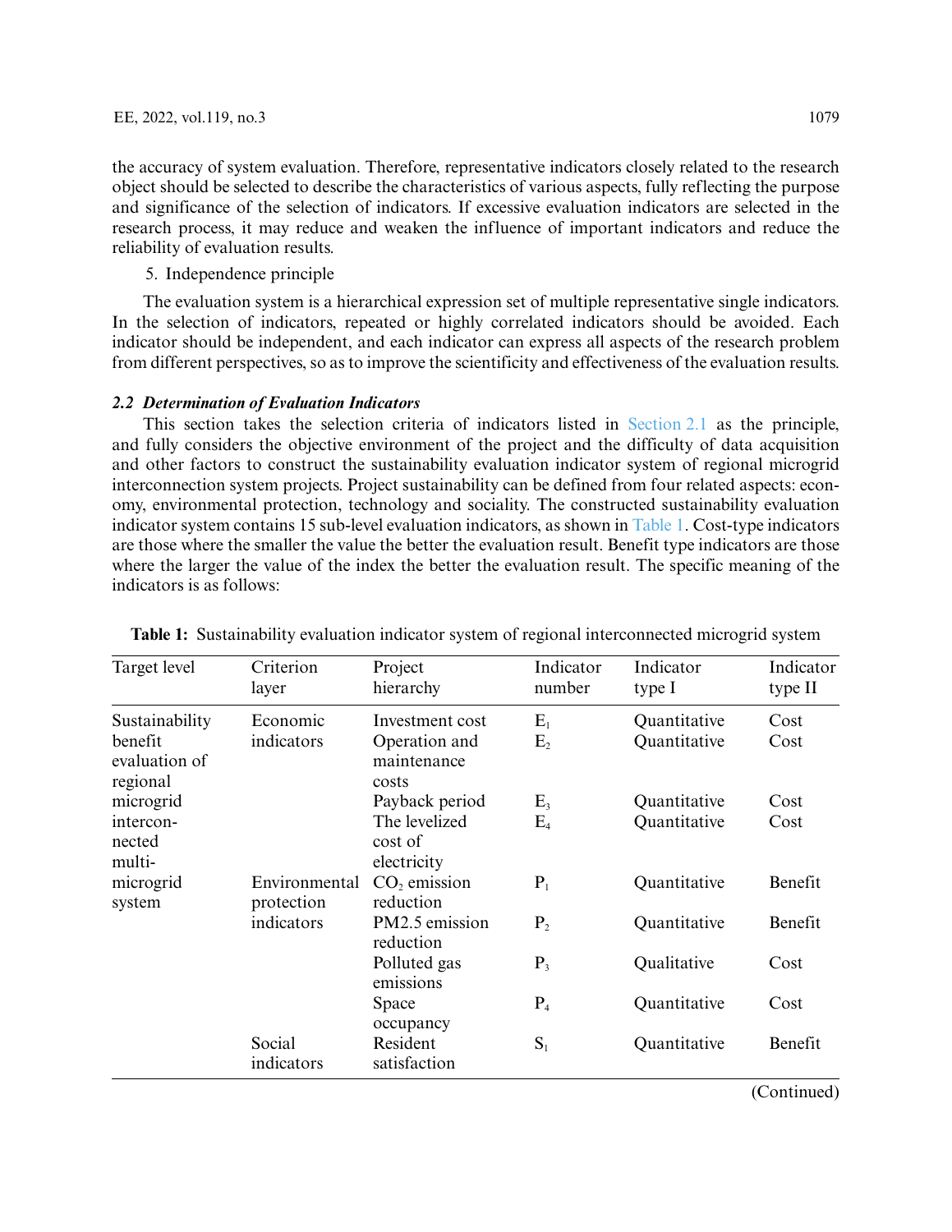|              | Table 1 (continued)    |                                           |                     |                     |                      |  |  |  |
|--------------|------------------------|-------------------------------------------|---------------------|---------------------|----------------------|--|--|--|
| Target level | Criterion<br>layer     | Project<br>hierarchy                      | Indicator<br>number | Indicator<br>type I | Indicator<br>type II |  |  |  |
|              |                        | Job<br>opportunities                      | S <sub>2</sub>      | Qualitative         | Benefit              |  |  |  |
|              |                        | Poverty rate<br>decreases                 | $S_3$               | Quantitative        | Benefit              |  |  |  |
|              | Technical<br>indicator | Technological<br>innovation               | $T_1$               | Qualitative         | Benefit              |  |  |  |
|              |                        | Electricity<br>consumption<br>reliability | T <sub>2</sub>      | Quantitative        | Benefit              |  |  |  |
|              |                        | Renewable<br>energy<br>utilization ratio  | $T_3$               | Quantitative        | Benefit              |  |  |  |
|              |                        | System<br>expansibility                   | $T_{4}$             | Quantitative        | Benefit              |  |  |  |

## *2.3 Explanation of Evaluation Indicators*

## *2.3.1 Economic Indicators*

The economic indicators mainly investigate the economic performance of regional microgrid interconnection system, including four sub-level indicators, namely construction cost, operation and maintenance cost, investment payback period and unit power cost.

## 1. Investment cost

The investment cost of the project mainly refers to the cost of obtaining land and related equipment in the initial construction process of the regional microgrid interconnection system project. Mainly includes land costs, equipment (such as wind turbines, photovoltaic panels, diesel generators, energy storage systems and related ancillary facilities) acquisition costs and labor costs.

2. Operation and maintenance costs

The operation and maintenance cost mainly refers to the cost needed to maintain the normal operation of the system and ensure the continuous operation of the equipment in the daily management of the regional microgrid interconnection system. Mainly includes the salary of operation management personnel, the cost of parts or spare parts for regular maintenance.

#### 3. Payback period

The payback period of investment refers to the number of years used when the accumulated economic benefits of regional microgrid interconnection system projects are equal to the initial investment costs. Investment payback period is one of the most concerned economic indicators for project investors. By calculating the investment payback period, the time for capital recovery can be clarified, thereby reducing investment risks.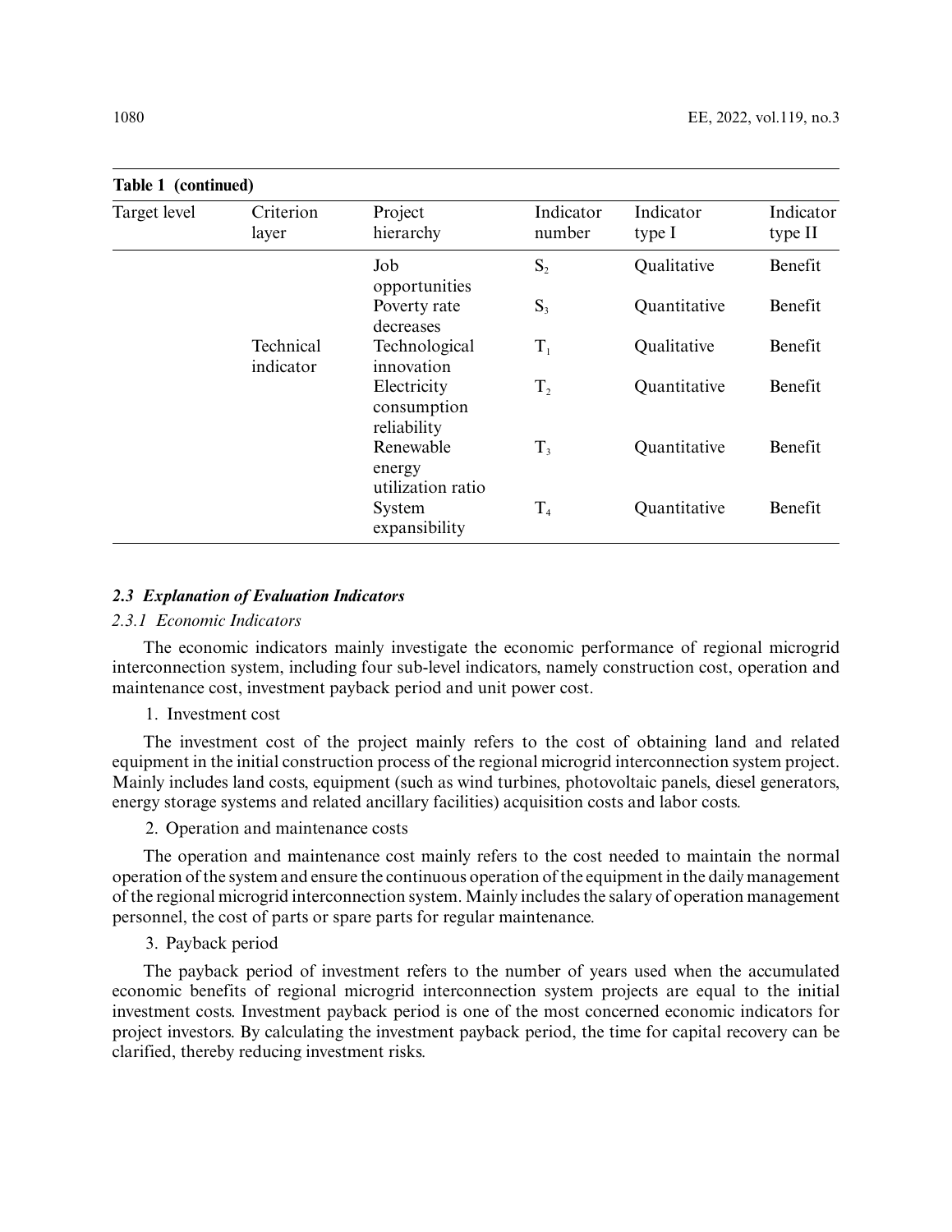#### 4. The levelized cost of electricity

The normalized electricity cost is an evaluation indicator for the net present value of unit electricity cost in the whole life cycle of the regional microgrid interconnection system project. From the perspective of the project life cycle, this indicator evaluates the economic benefits of regional microgrid interconnection system project, which is one of the important reference indicators in the energy industry.

#### *2.3.2 Environmental Indicators*

The development of the regional microgrid interconnection system has a certain degree of complexity in its environmental impact. On the one hand, wind power and photovoltaic power generation in the regional microgrid interconnection system are clean power sources, which are of positive significance to environmental protection; On the other hand, when the system is in the peak load period, the use of diesel generators equipped in the system for energy supply will produce carbon dioxide and polluting gases, adversely affecting the environment.

## 1.  $CO$ , emission reduction

Carbon dioxide emission reduction refers to the reduction of greenhouse gas emissions by the system through the use of renewable energy power plants in the life cycle of regional microgrid interconnection system, compared with the use of traditional power generation forms of thermal power plants. The reduction of carbon dioxide emissions is of positive significance to alleviate global warming. The reduction of carbon dioxide emissions is of positive significance to alleviate global warming.

#### 2. PM2.5 emission reduction

PM2.5 emission reduction refers to the reduction of particulate matter less than 2.5 mm in diameter in the atmosphere through the use of renewable energy in the regional microgrid interconnection system compared with the use of traditional power generation in thermal power plants. This indicator is one of the key indicators to evaluate the quality of air quality.

## 3. Pollutant gas emission

The emission of polluting gases is mainly used to evaluate the emission of polluting gases generated by burning fossil fuels such as sulfur dioxide and nitrogen oxides during the life cycle of regional microgrid interconnection system when the load is in the peak period when the diesel generator in the system works. Pollutant gas emissions will have a bad impact on the environment, such as acid rain, which will damage the ecology and seriously affect the sustainability of the system.

## 4. Space occupancy

Space occupancy refers to the relevant equipment units in the regional microgrid interconnection system, such as wind turbines, photovoltaic panels, diesel generators, energy storage batteries, and the layout of corresponding transmission lines and control equipment will occupy a certain user area, which will have a certain impact on the residents and the surrounding environment and landscape.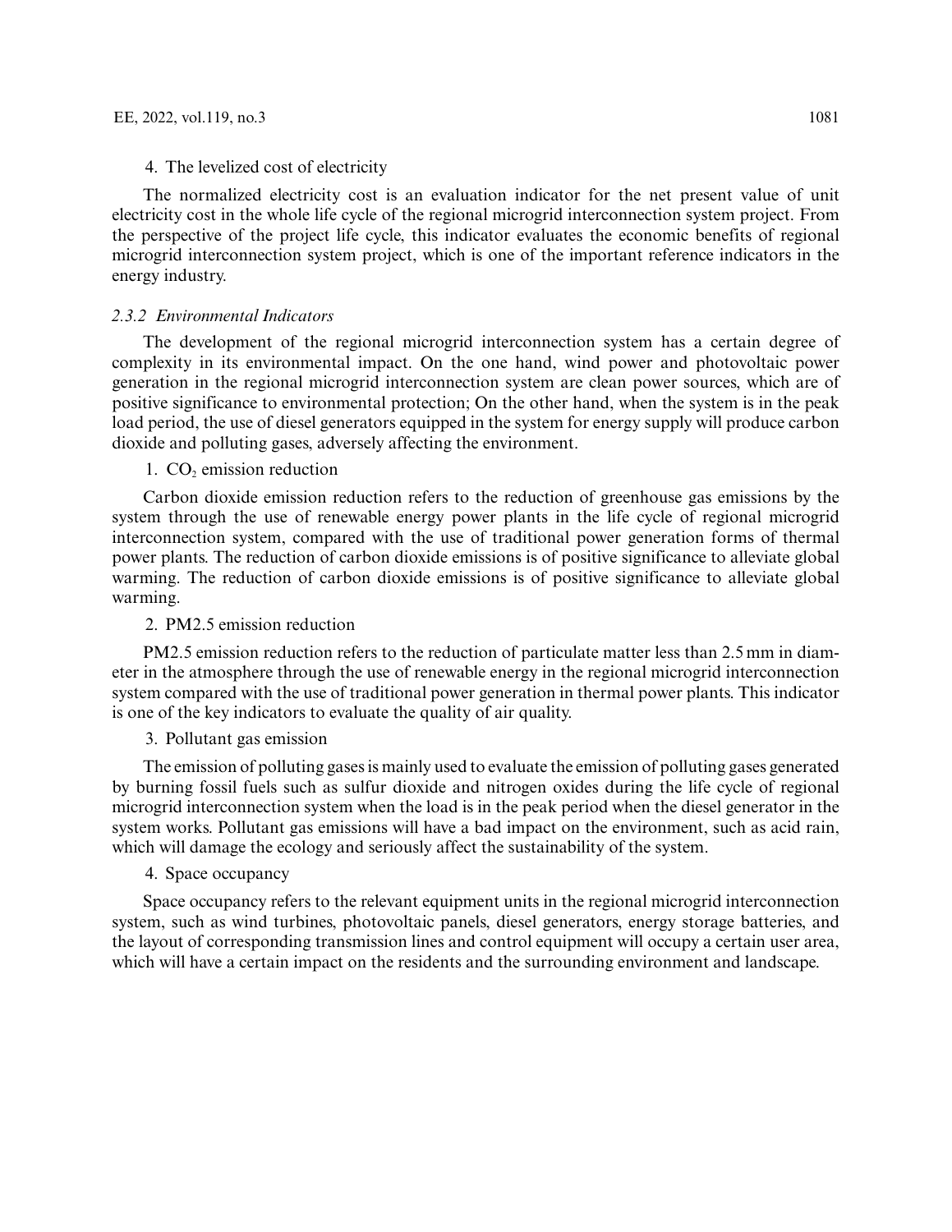#### *2.3.3 Social Indicators*

The implementation of the regional microgrid interconnection system project can bring about positive social effects, such as increasing residents' satisfaction, increasing employment opportunities, and reducing poverty rates.

1. Increase resident satisfaction

Residents' satisfaction is the degree of satisfaction to local residents through the use of regional microgrid interconnection system for energy supply. The improvement of residents' satisfaction is one of the necessary indicators for system implementation. The level of residents' satisfaction has a direct impact on their enthusiasm to participate in regional microgrid interconnection system and project implementation.

## 2. Increase employment opportunities

Increased employment opportunities refer to direct and indirect employment opportunities arising from the implementation and management of regional microgrid interconnection system projects. Direct employment refers to the staff created by the project itself, such as those engaged in manufacturing, installation or operation and maintenance of the system. Indirect employment refers to the increase in job opportunities for relevant personnel who provide investment and knowledge for regional microgrid interconnection systems, such as banks providing funds for project construction and suppliers providing necessary materials.

## 3. Reduce poverty rate

The construction and implementation of regional microgrid interconnection system can not only create local employment opportunities, but also play a positive role in promoting local economic development. These impacts have a positive impact on poverty reduction, particularly in remote areas. Current society is paying more and more attention to human development. On 03 November 2013, the concept of "targeted poverty alleviation" first proposed poverty reduction as a policy. Therefore, taking poverty reduction as a project evaluation indicator has responded well to the Government's policy call.

## *2.3.4 Technical Indicators*

As an emerging technology, the construction of a new regional microgrid interconnection system project can actively explore the actual practice of the project, promote the accumulation of experience and theory at the technical level, and provide effective reference for the gradual maturity of relevant technologies, which is conducive to the further development of intelligent power grid layout.

## 1. Technological innovation

The construction, operation and management technology of regional microgrid interconnection system is not fully mature. The development of new regional microgrid interconnection system will play a positive role in promoting the accumulation of relevant experience and is conducive to the formation of relevant technological innovation.

#### 2. Electricity consumption reliability

The intermittent of renewable energy in regional microgrid interconnection system poses a serious challenge to the reliability of users' electricity consumption and the frequent access of renewable energy will also threaten the stability of power system. The energy storage system in the regional microgrid interconnection system and the power mutual assistance mechanism in the system can effectively buffer the intermittent characteristics of renewable energy, improve the reliability of power supply, reduce the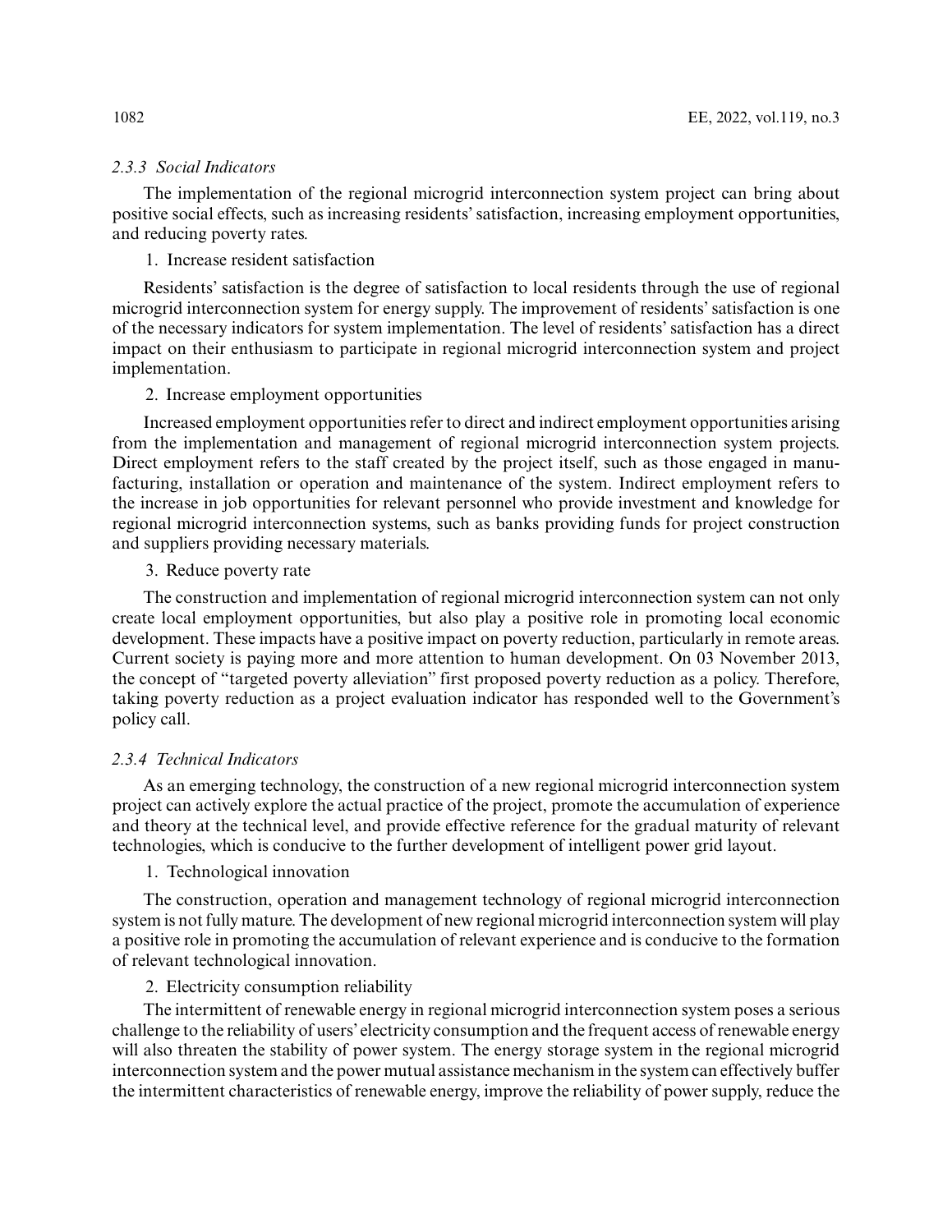dependence of regional microgrid interconnection system on large power grid, and effectively improve the safety and stability of power system.

3. Renewable energy utilization ratio

Due to the randomness of renewable energy power output, a single microgrid has certain limitations on the consumption ability of renewable energy. Through the regional microgrid interconnection system, the excess renewable energy power that cannot be consumed in the sublevel microgrid can be traded to the sublevel microgrid with energy shortage in the form of mutual assistance within the system, so as to reduce the operation cost of the supply and demand sides, improve the utilization rate of renewable energy, and reduce the interference on the distribution network side.

4. System expansibility

Regional microgrid interconnection system is a joint optimal dispatching system composed of several separate sub-microgrids. With the continuous development of power system intelligence, there may be new sub-level microgrids merging into the regional microgrid interconnection system in the future, or realizing system-level interconnection between regional microgrid interconnection systems. In addition, in special cases, such as system failures, in order to ensure the stability of the overall operation of the interconnected microgrid system, the system structure needs to have the possibility of flexible integration and removal of the sub-level microgrid.

## **3 Construction of Evaluation Model**

#### <span id="page-8-1"></span>*3.1 In-Line Style*

## *3.2 Weight Calculation Model Based on Combination Entropy Weight Rank Order Method*

#### *3.2.1 RO Method*

The specific steps of RO method are as follows [\[26\]](#page-25-12):

## 1. Data normalization processing

There are various types of indicators, including maximal indicators, minimal indicators and interval indicators. Maximal indicators reflect the development trend of evaluation indicators. The larger the indicator, the higher the level of sustainable development; On the contrary, minimal indicators indicate that the larger the indicator, the lower the level of sustainable development. To facilitate the calculation and analysis, the values of each index must be consistent, so as to facilitate the comparison and selection of each scheme, and then get the evaluation results of each scheme. After analyzing the index system constructed in this paper, it is found that all evaluation indexes are maximal indicators.

Since the attribute and quantity level of the original data are quite different, it is necessary to normalize each index. Set the evaluation sample set as  $\{x_{ij}|i = 1, 2, \ldots, m; j = 1, 2, \ldots, n\}$ . The calculation formula is as follows:

<span id="page-8-0"></span>
$$
x'_{ij} = \frac{x_{ij} - \min\{x_{ij}\}}{\max\{x_{ij}\} - \min\{x_{ij}\}}\tag{1}
$$

where  $x'_{ij}$  is the normalized value of  $x_{ij}$ ; max{ $x_{ij}$ }, min{ $x_{ij}$ } are the maximum and minimum values of the sample set, respectively.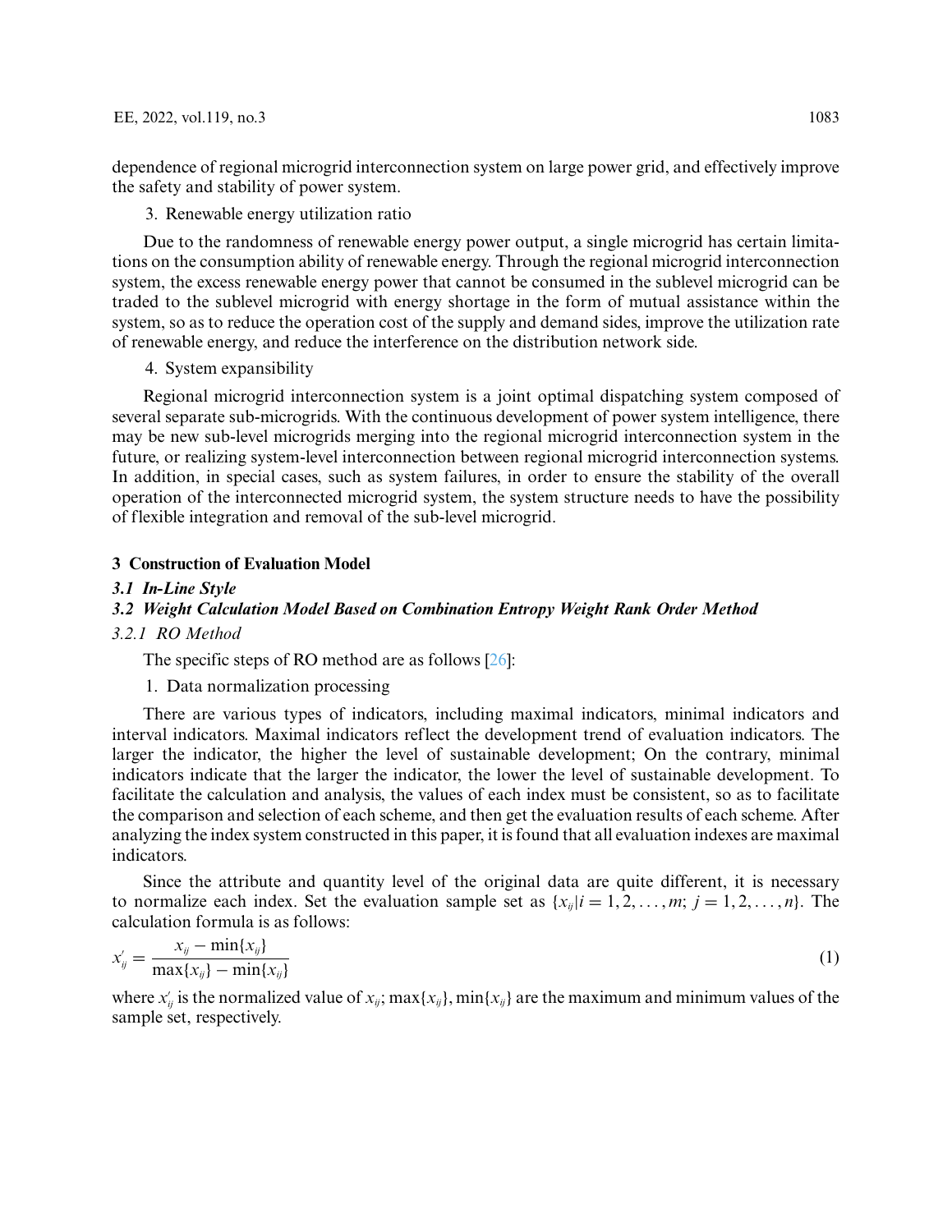- 2. The average value of each evaluation index sample  $\overline{x_i}(i = 1, 2, \ldots, m)$  is calculated by  $x'_{ij}$  and sorted by size, with the serial number  $R_i$ . The maximum number corresponds to number  $m$ , and the minimum number corresponds to number 1. Order number  $R_i'$  is rank, and the greater the value, the greater the impact of the index on the evaluation object.
- 3. Calculate the weight of each index  $\omega_{(1)i}$  ( $i = 1, 2, ..., m$ ) namely:

$$
\omega_{(1)i} = R'_i / \sum_{i=1}^m R'_i \tag{2}
$$

## *3.2.2 Entropy Weight Method*

Calculate the information entropy and weight of each indicator separately [\[27\]](#page-25-13), namely:

$$
k = 1/\ln n \tag{3}
$$

$$
f_{ij} = x'_{ij} / \sum_{j=1}^{n} x'_{ij}
$$
 (4)

$$
H_i = -\left(k\sum_{j=1}^n f_{ij}\right) \ln f_{ij} \tag{5}
$$

$$
\omega_{(2)i} = (1 - H_i) / \left( m - \sum_{i=1}^{m} H_i \right) \tag{6}
$$

where, when  $f_{ij} = 0$ ,  $f_{ij} \ln f_{ij} = 0$ .

#### *3.2.3 Combined Weight Calculation*

Combined weights  $\omega_i$  calculated by weights  $\omega_{(1)i}$  and  $\omega_{(2)i}$ :

$$
\omega_i = \omega_{(1)i}\omega_{(2)i} / \sum_{i=1}^m \omega_{(1)i}\omega_{(2)i}
$$
\n
$$
\tag{7}
$$

#### *3.3 TOPSIS*

After the weight value of the evaluation index is obtained by the combination weight calculation method mentioned above, the sustainability of the regional microgrid interconnection system project can be evaluated and analyzed by the ideal point sorting method. The specific steps are as follows [\[28\]](#page-25-14):

## 1. Weighted processing of evaluation data

According to the original evaluation data, the weighted normalization matrix needed for the operation of the evaluation model can be obtained by the following formula:

$$
R = \left(\begin{array}{cccc} P_{11}w_1 & \dots & P_{1n}w_n \\ \vdots & \ddots & \vdots \\ P_{m1}w_1 & \dots & P_{mn}w_n \end{array}\right) = \left(\begin{array}{cccc} r_{11} & \dots & r_{1n} \\ \vdots & \ddots & \vdots \\ r_{m1} & \dots & r_{mn} \end{array}\right)
$$
(8)

where, *m* refers to the evaluation index level, *n* refers to the number of evaluation indexes.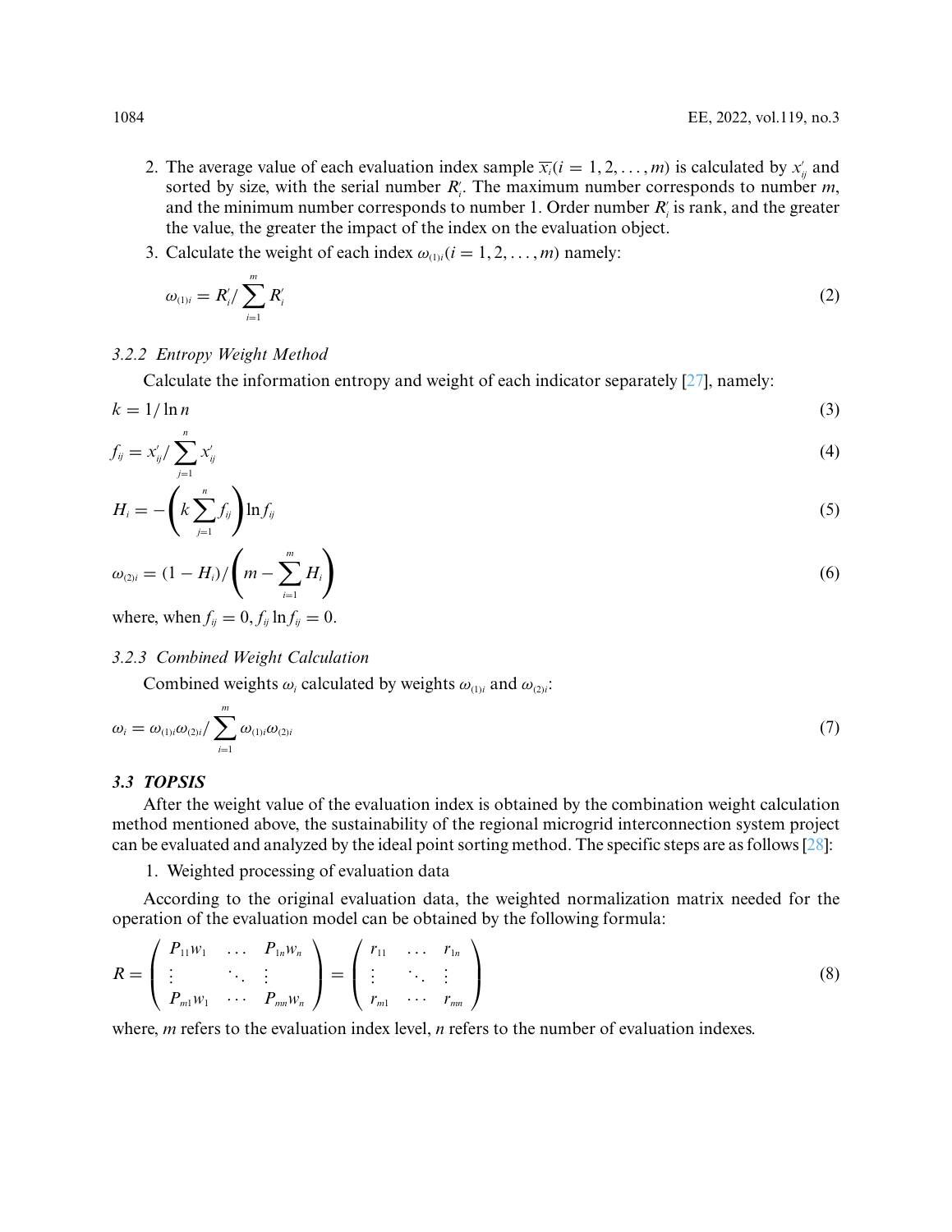2. Obtaining positive ideal solution and negative ideal solution by operation

The positive ideal solution refers to the hypothetical value of the optimal value in the ideal situation, while the negative ideal solution refers to the virtual solution of the worst value. The specific calculation formula is:

$$
r_j^+ = \{ (\max_{1 \le j \le m} r_{ij} | j \in J_1), (\min_{1 \le j \le m} r_{ij} | j \in J_2) | i = 1, 2, \dots, m \}
$$
\n(9)

$$
r_j^- = \{ (\min_{1 \le j \le m} r_{ij} | j \in J_1), (\max_{1 \le j \le m} r_{ij} | j \in J_2) | i = 1, 2, \dots, m \}
$$
(10)

In the above formula,  $J_1$  refers to the set of indicators that the larger the value is, the better the evaluation result is, namely, the so-called set of benefit indicators.  $V^+$  refers to the set of positive ideal solution and negative ideal solution of each index;  $J_2$  refers to the set of indicators that the smaller the value is, the better the evaluation results are, that is, the so-called cost-based indicator set, *V*<sup>−</sup> refers to the set of positive and negative ideal solutions of each indicator in this set.

After the above steps, the Euclidean distance can be calculated according to the following formula:

$$
d_1^+ = \sqrt{\sum_{j=1}^n (r_{ij} - r_j^+)^2} \ (i = 1, 2, \dots, m)
$$
  
\n
$$
d_1^- = \sqrt{\sum_{j=1}^n (r_{ij} - r_j^-)^2} \ (i = 1, 2, \dots, m)
$$
\n(12)

## 3. Calculating relative approach degree

Relative approach degree is calculated according to the following formula:

$$
C_i = \frac{d_i^+}{d_i^+ + d_i^-} \ (i = 1, 2, \dots, m)
$$
\n(13)

In the calculation process discussed above, the distance between each index and positive and negative ideal solutions in the evaluation index system can be calculated, and the corresponding Euclidean distance represents the degree of closeness of the sustainability and ideal level of the regional microgrid interconnection system project. Therefore, the sustainability of regional microgrid interconnection system projects can be described by the operational distance and then sorted by the calculated distance. The smaller the distance is, the closer the sustainability of the regional microgrid interconnection system project is to the ideal degree. At the same time, it indicates that the regional microgrid interconnection system project has better sustainability and the rank ordering will be at the top.

#### *3.3.1 Lion Algorithm (LA)*

LA is a bionic algorithm based on the social behavior of lions, which was proposed by Rajakumar of B. R. in 2012 [\[29\]](#page-25-15). The LA realizes the iteration and generation of the optimal solution through the breeding and evolution of territorial lions or the defense competition of territorial lions against mobile lions. Each lion represents a solution. The solution is continuously optimized through the change of the lion population, and the optimal solution is finally generated. The LA simulates the social behavior of the lion group. The main steps include the generation of the initial population, mating variation, territorial defense, and territorial takeover. The algorithm optimizes the objective function through continuous iteration and search, and finally obtains the optimal solution. The objective function is set as: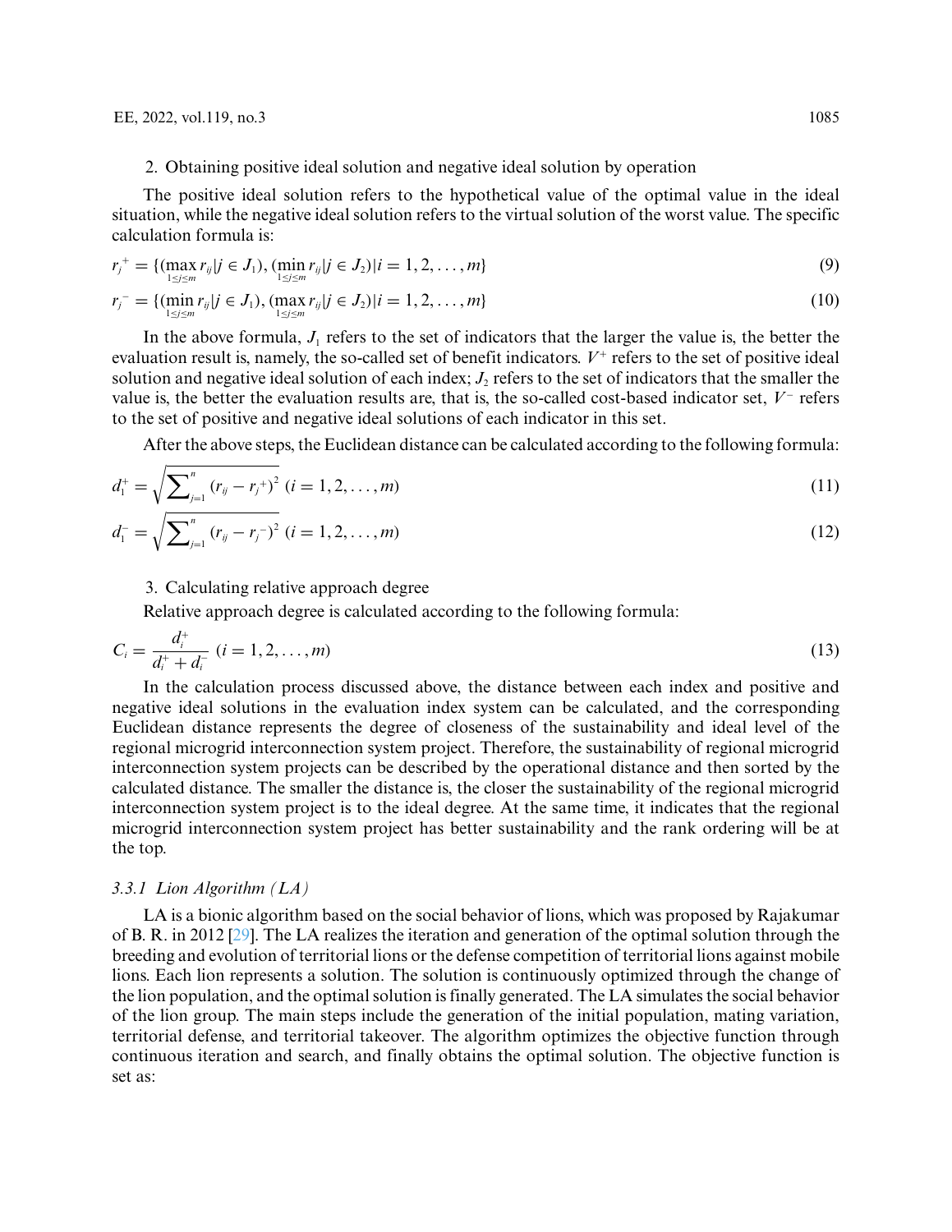$\min f(x_1, x_2, \ldots, x_n), (n \ge 1)$  (14)

## 1. Generate population

In the initial stage of the algorithm, the lion group is initialized as  $2n$  lion and divided into two groups equally to obtain a candidate population. Where, the male lion structure is  $A^m$  =  $[\psi_1^m, \psi_2^m, \psi_3^m, \dots, \psi_l^m]$ , the female lion structure is  $A^f = [\psi_1^f, \psi_2^f, \psi_3^f, \dots, \psi_l^f]$ , and l is the length of the solution vector.

## 2. Mating

In the process of iteration and searching for the optimal solution, mating is a very effective method. It can generate new solutions through existing solutions. Mating operations achieve the purpose of updating the lion group and maintaining the stability of the lion group by crossing, mutation, clustering, killing sick, weak cubs and other steps.

The mating step introduces the crossover method based on double probabilities (crossover with two different probabilities).

By mating, the generated *A<sup>m</sup>* and *A<sup>f</sup>* produce new  $A^{cub} = [\psi_1^{cub}, \psi_2^{cub}, \psi_3^{cub}, \dots, \psi_l^{cub}]$  offspring. By randomly selecting two crossing points  $\psi_i^m$  and  $\psi_j^f$  for double probability crossover, four baby groups *A*<sup>*cub*</sup></sup> can be generated.

Mutation operation is to use probability for random mutation to produce pups. After the crossover and mutation were completed, the number of cub species was 8. Clustering uses the K-means method to group the existing 8 solutions into gender groups: male cubs  $(A^{m\_cub})$  and female cubs  $(A^{f\_cub})$ .

Finally, by testing the health status (or target), kill a larger group of thin individuals to ensure the balance of the two groups of cubs, and finally achieve the purpose of renewing the population. And after the population update is completed, the age of the cubs is initialized to 0.

## 3. Territorial defense

In the breeding process of lion groups, they will be attacked by nomadic lions. At this point, in order to protect the cubs and continue to occupy the territory, the lion will defend the attack of the nomadic lions, as shown in [Fig. 1.](#page-11-0)



<span id="page-11-0"></span>**Figure 1:** Lion defense illustration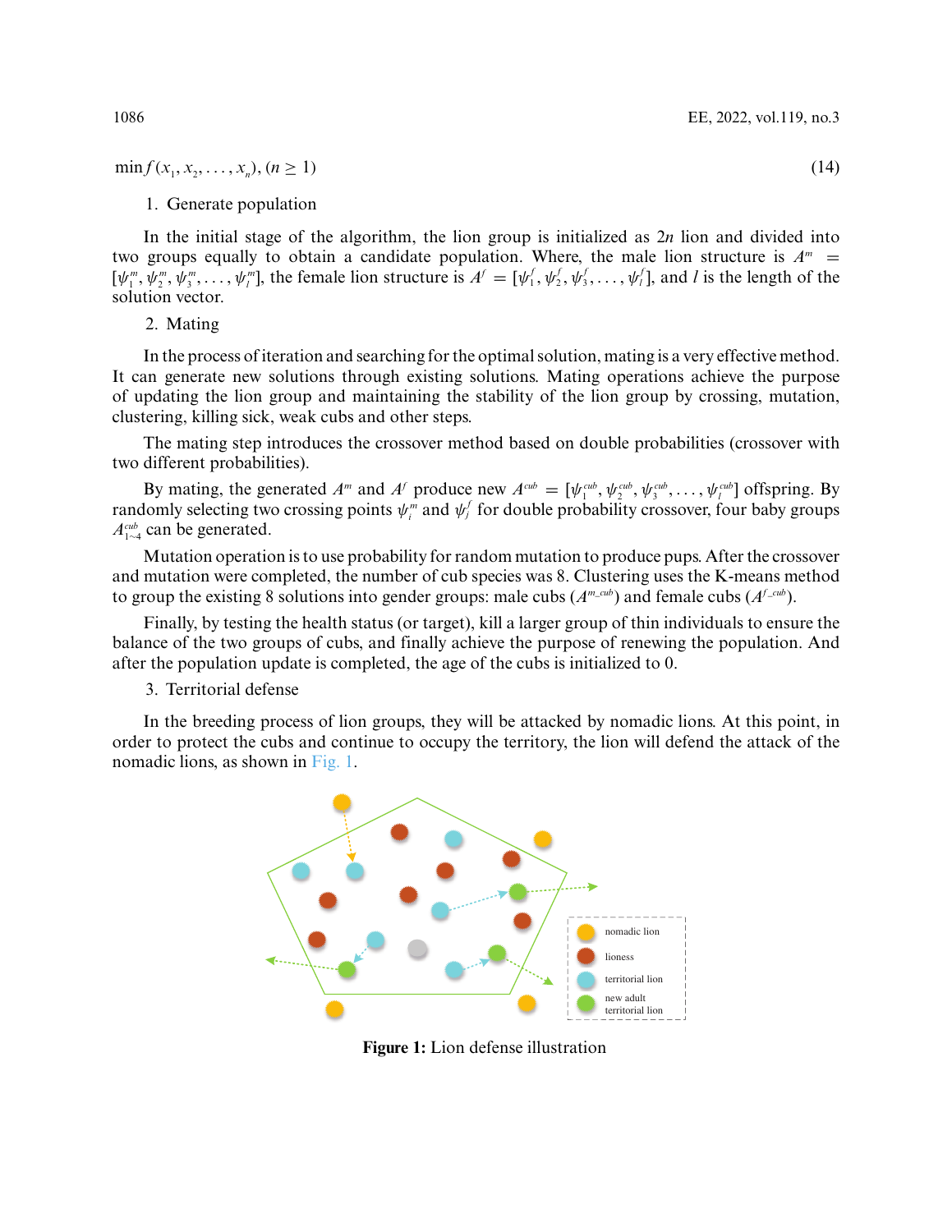#### EE, 2022, vol.119, no.3 1087

In the process of territorial defense, first use the method of generating territorial lions to generate nomadic lions  $\psi^{nomad}$ , use the new solution ( $\psi^{nomad}$ ) to attack the male lions ( $\psi_i^m$ ), if the new solution is better, compare it with the solution of the entire lion group; If the new solution is still better, this solution ( $\psi^{nomad}$ ) will replace the original lion ( $\psi_i^m$ ). The new lion will continue to mate, and the original lion and cub will be killed; otherwise the original lion will continue the territorial defense and the cub will grow up to one year old until the cub becomes an adult.

Let  $f(\cdot)$  be the objective function,  $f(\psi^{pride})$  is the value of the entire population, the calculation formula is as follows:

$$
f(\psi^{pride}) = \frac{1}{2(1+||\psi^{m\_cub}||)} \left\{ f(\psi^m) + f(\psi^f) + \frac{age_{mat}}{age_{cub} + 1} \sum_{k=1}^{||\psi^{m\_cub}||} \frac{f(\psi_k^{m\_cub}) + f(\psi_k^{f\_cub})}{||\psi^{m\_cub}||} \right\}
$$
(15)

where,  $f(\psi^m)$  and  $f(\psi^f)$  are the values of male and female lions,  $f(\psi^f)$  and  $f(\psi_k^{f_{\text{c}sub}})$  are the values of male and female cubs,  $||\psi^{m\_cub}||$  represents the number of male cubs in the population and  $age_{mat}$  is the age at which mating requirements are met.

#### 4. Territorial takeover

In the territorial takeover stage, the best solution between the female lion and the male lion is searched for, replacing the inferior solution, and mating until the termination conditions are reached. The replacement process is as follows:

First follow the following criteria:

$$
f(\psi_{best}^m) < f(\psi_{pride}^m), \psi_{best}^m \neq \psi_{pride}^m, \psi_{pride}^m = \{\psi^m, \psi^{m\_cub}\}\tag{16}
$$

$$
f(\psi_{best}^f) < f(\psi_{pride}^f), \psi_{best}^f \neq \psi_{pride}^f, \psi_{pride}^f = \{\psi^f, \psi^{f\_cub}\}\tag{17}
$$

Choose the best male lion ( $\psi^m_{best}$ ) and the best female lion ( $\psi^f_{best}$ ).

Let  $\kappa$  be the breeding number and  $\kappa_{\text{srenth}}$  the optimal breeding ability of a female lion, usually set to 5, and gradually increase by one with the mating behavior of the lion group (set to 0 when the lion group is initialized). If the lioness is replaced,  $\kappa$  is initialized to 0. If the original lioness is replaced, add up on the original basis.

After completing the above steps, return to Step 2 until the termination condition. The best lion in the repeating population of the whole process is selected as the optimal solution.

#### *3.3.2 Niche Immune Lion Algorithm (NILA)*

Lion swarm algorithm is a parallel search method that does not depend on specific problems. It has the characteristics of self-adaptability, group search and heuristic random search. However, in the process of multiple iterations, the individuals with large fitness in the population will form 'inbreeding', resulting in premature and reduced diversity. To solve this problem, the niche immune algorithm is introduced to limit the excessive replication of similar individuals, so as to ensure the diversity of population. The detailed steps of niche immune algorithm are shown in reference [\[30\]](#page-26-0). The following is the improvement process of lion swarm algorithm based on niche immune thought.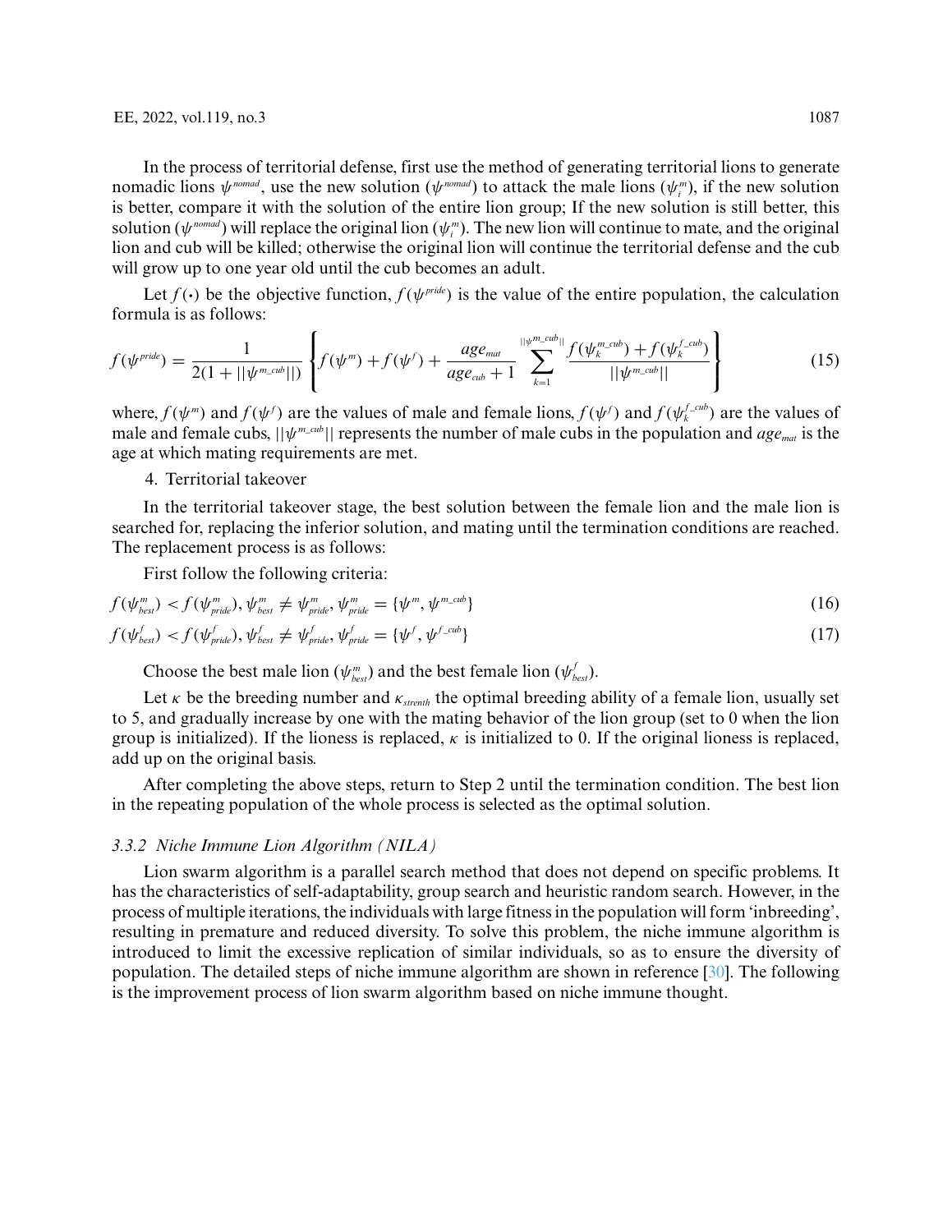1. In the iteration, each certain algebra dl is centered on the position of each lion, and M lion is cloned according to the size of its objective function value. The cloning formula is as follows:

$$
M_j = M_{\max} \times (1 - \frac{\rho_j}{\sum_{j=1}^N \rho_j})
$$
\n(18)

In the formula,  $M_i$  is the number of clones of the *j* lion,  $M_{\text{max}}$  is the maximum number of clones, and take 40 here,  $\rho_i$  as the objective function value of the *j* lion.

2. After cloning, do single parent mutation for M lion, for the lion with lower objective function value, use monosexual reproduction lion to mutation operation, the mathematical formula is as follows:

$$
x_{i+1} = x_i + r \times randn(1) \tag{19}
$$

$$
r = \frac{2 \times P_{\text{max}}}{N},\tag{20}
$$

In the formula,  $x_i$  is the lion individual,  $x_{i+1}$  is the offspring population after parthenogenesis,  $P_{\text{max}}$ is the maximum position of the lion, *N* is the number of lion.

3. After cloning and mutating the lion, *M* mutating lion and this lion are selected, and the lion with high objective function value is selected as the new lion.

#### *3.4 Extreme Learning Machine with Kernel*

First, briefly explain the neural network construction mechanism of the basic ELM algorithm, and its neural network function is as follows [\[31\]](#page-26-1):

$$
g(x) = h_i(x) \cdot \beta_i \tag{21}
$$

where:  $g(x)$  is the network output value,  $h_i(x)$  is the output of the  $i - th$  hidden layer neuron corresponding to the input *x*;  $\beta$ <sup>*i*</sup> is the connection weight between the *i* − *th* hidden layer neuron and the output neuron value.

ELM ensures the accuracy of regression prediction by minimizing the output error, as shown below:

$$
\lim_{L \to \infty} \|g(x) - g_o(x)\| = \lim_{L \to \infty} \left\| \sum_{i=1}^{L} \beta_i h_i(x) - g_o(x) \right\| = 0
$$
\n(22)

where: *L* is the number of hidden layer neurons;  $g<sub>o</sub>(x)$  is a function to be predicted for the target value.

At the same time, ELM algorithm ensures the generalization ability of neural network by minimizing the output weight  $\beta$ . usually  $\beta$  takes its least square solution; the calculation method is as follows:

$$
\beta = H^+O = H^T (HH^T)^{-1}O \n= H^T(\frac{1}{C} + HH^T)^{-1}O
$$
\n(23)

In the formula: *H* is the hidden layer matrix of neural network;  $H^+$  is the generalized inverse matrix of *H* matrix; *O* is the prediction target value vector. According to ridge regression theory, by increasing the normal number *1/C*, the results will be more stable and have better generalization ability.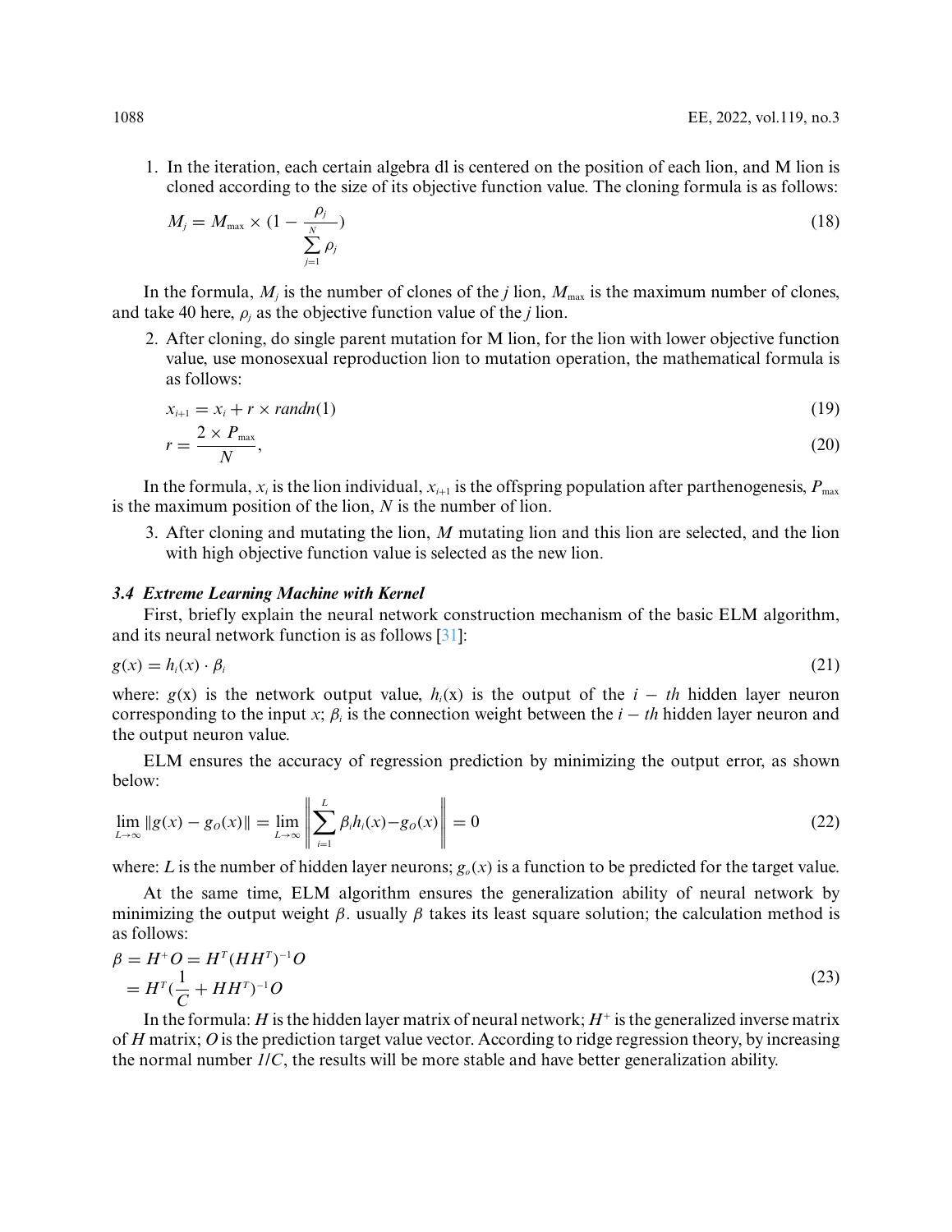EE, 2022, vol.119, no.3 1089

For KELM algorithm, the kernel function is introduced to obtain better regression prediction accuracy. Mercer's condition is used to define the kernel matrix, as follows:

$$
\begin{cases} \Omega_{ELM} = HH^T\\ \Omega_{ij} = h(x_i) \cdot h(x_j) = K(x_i, x_j) \end{cases} \tag{24}
$$

The kernel matrix  $\Omega$  replaces the random matrix HH<sup>T</sup> in ELM, and uses the kernel function to map all input samples from the n-dimensional input space to the high-dimensional hidden layer feature space. After the kernel parameter setting is completed, the mapping value of the kernel matrix  $\Omega$  is a fixed value. Kernel functions, including RBF kernel functions, linear kernel functions, polynomial kernel functions, etc., are usually set as RBF kernels:

$$
K(\mu, \nu) = \exp[-(\mu - \nu^2/\sigma)]
$$
\n(25)

The parameter  $1/C$  is added to the main diagonal in the unit diagonal matrix  $HH<sup>T</sup>$  so that the characteristic root is not zero, and then the weight vector  $\beta^*$  is obtained. This makes ELM more stable and its generalization is better. At this time, the output weight of the ELM network becomes:

$$
\beta^* = H^T (I/C + H H^T)^{-1} O \tag{26}
$$

where, *I* is the diagonal matrix; *C* is the penalty coefficient, used to weigh the ratio between structural risk and empirical risk. *HHT* is generated by mapping input samples through a kernel function.

From the above formula, the output of the KELM model is:

$$
f(x) = h(x)H^{T}(I/C + HH^{T})^{-1}O
$$
  
= 
$$
\begin{bmatrix} K(x, x_{1}) \\ \vdots \\ K(x, x_{N}) \end{bmatrix}^{T} (I/C + \Omega_{ELM})^{-1}O,
$$
 (27)

In the kernel-based KELM algorithm, the specific form of the feature mapping function  $h(x)$  of the hidden layer node is not specifically given, but the value of the output function can be obtained by knowing the specific form of the kernel function. At the same time, because the kernel function directly adopts the form of inner product, there is no need to set the number of hidden layer nodes when solving the output function value, so there is no need to set the initial weight and bias of the hidden layer.

#### *3.5 Evaluation Process Based on Combined Entropy Weight Rank Order-TOPSIS and NILA-KELM*

Based on the establishment of the evaluation index system, this section proposes a new hybrid evaluation method based on combined entropy weight rank order-TOPSIS and NILA-KELM, which uses combined entropy weight rank order-TOPSIS to obtain classic evaluation results. Then use the NILA algorithm to optimize KELM, so as to obtain the optimal value of the KELM model parameters, and finally get the evaluation result and analyze the result. The proposed hybrid evaluation framework is shown in [Fig. 2.](#page-15-0)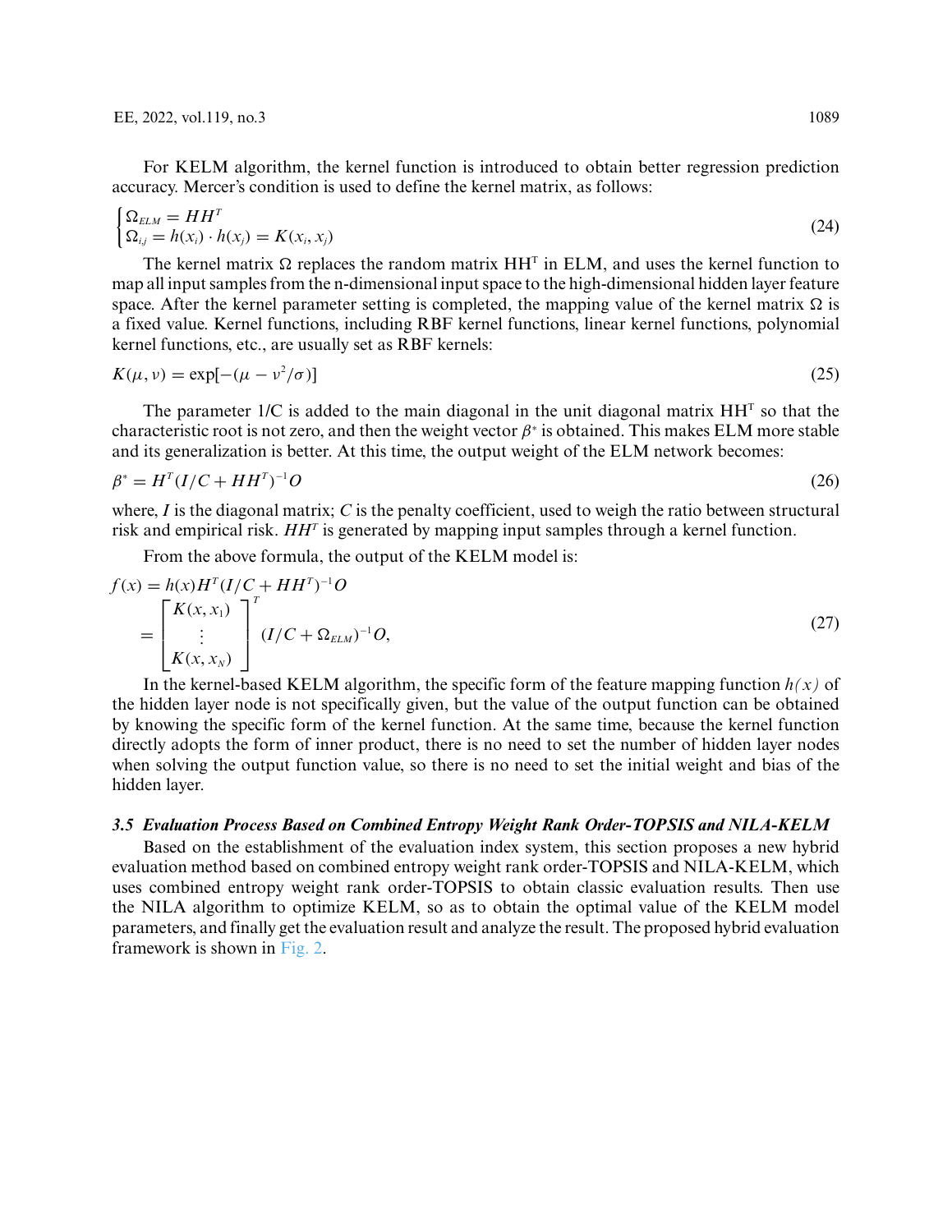

**Figure 2:** Evaluation process

<span id="page-15-0"></span>The specific steps are as follows:

Step 1: Carry out initial input variable selection and data preprocessing. Based on the established evaluation index system, an initial set of input variables is formed, and the original data of each input factor is quantified and standardized.

Step 2: Classical evaluation calculation. The combined entropy weight rank order is used to obtain the evaluation index weight, and then it is substituted into the TOPSIS evaluation model to obtain the classic evaluation result.

Step 3: Use NILA algorithm optimization to obtain the optimal value of the KELM model parameters. The key parameters of the KELM model will have a significant impact on its final evaluation effect, and it is related to the accuracy of the sustainability evaluation of the regional microgrid interconnection system project. If the stop condition is not reached, the algorithm needs to be rerun to obtain the corresponding optimized solution set.

Step 4: Output intelligent evaluation results and compare and analyze the results. Based on the above-obtained intelligent evaluation model for the sustainability of the regional microgrid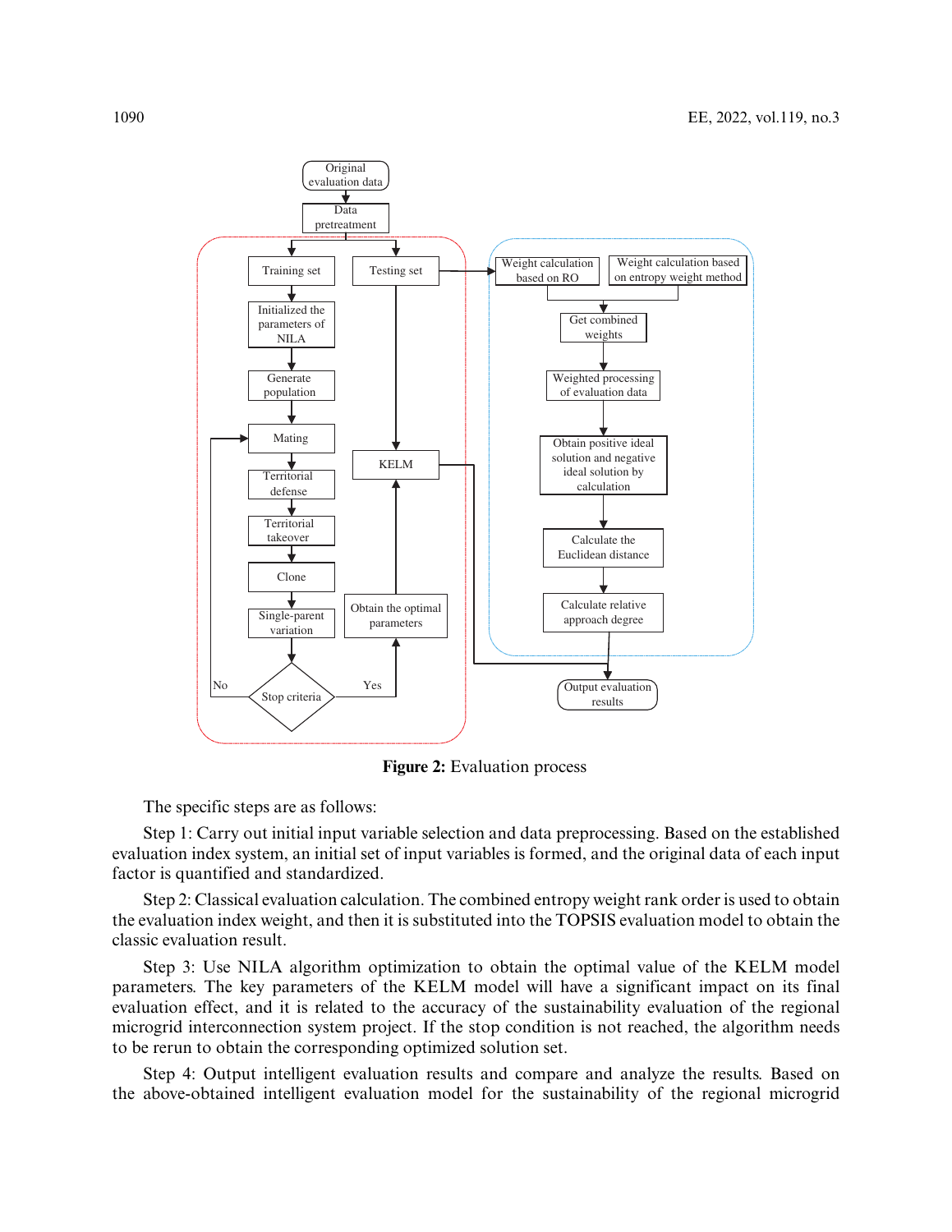interconnection system project, the simulation calculation is carried out, and the obtained intelligent evaluation results are compared with the classical evaluation model calculation results.

#### **4 Case Analysis**

## *4.1 Classical Evaluation Calculation and Analysis*

Through field research and data collection, the relevant data of 30 regional microgrid interconnection system projects were collected and sorted out. At the same time, 25 experts were invited to score the indicators based on the interval scores, and then the scores were summarized and averaged.

According to the evaluation index preprocessing method in [formula \(1\),](#page-8-0) the raw data of sustainability evaluation index of 30 regional microgrid interconnection system projects were standardized. The processing results of some data are shown in [Table 2.](#page-16-0)

<span id="page-16-0"></span>**Table 2:** Standardized processing results of sustainability evaluation index data for regional microgrid interconnection system projects

| Index          | M1     | M <sub>2</sub> | M <sub>3</sub> | .        | M <sub>15</sub> | M16    | $\cdots$ | M28    | M29    | M30    |
|----------------|--------|----------------|----------------|----------|-----------------|--------|----------|--------|--------|--------|
| $E_1$          | 1.0000 | 0.7143         | 0.5306         | .        | 0.8163          | 0.4490 | $\cdots$ | 0.5714 | 0.1224 | 0.3265 |
| E <sub>2</sub> | 0.7400 | 0.7600         | 0.1000         | $\cdots$ | 0.2200          | 0.7000 | $\cdots$ | 0.8000 | 0.5200 | 0.3200 |
| $E_3$          | 0.9545 | 0.8182         | 0.6364         | $\cdots$ | 0.6818          | 0.8409 | $\cdots$ | 0.6136 | 0.0909 | 0.8409 |
| $E_4$          | 0.0000 | 0.3913         | 0.9783         | .        | 0.1087          | 0.9565 | $\cdots$ | 0.7174 | 0.8261 | 0.0000 |
| $P_1$          | 0.8800 | 0.9800         | 0.8600         | $\cdots$ | 0.9600          | 0.0000 | $\cdots$ | 0.3600 | 0.5600 | 0.9600 |
| P <sub>2</sub> | 0.3231 | 1.0000         | 0.8000         | $\cdots$ | 0.8615          | 0.3692 | $\cdots$ | 0.0000 | 0.0154 | 0.9846 |
| $P_3$          | 1.0000 | 0.7872         | 0.5957         | $\cdots$ | 0.7660          | 0.3830 | $\cdots$ | 0.7234 | 0.3404 | 0.9149 |
| P <sub>4</sub> | 0.8200 | 0.4800         | 0.7800         | $\cdots$ | 0.2200          | 0.4200 | $\cdots$ | 0.4400 | 0.7200 | 0.8600 |
| $S_1$          | 0.0625 | 0.8333         | 0.2083         | $\cdots$ | 0.9792          | 0.2292 | $\cdots$ | 0.3750 | 0.8958 | 1.0000 |
| S <sub>2</sub> | 0.3556 | 0.7111         | 0.4222         | $\cdots$ | 0.4667          | 0.7556 | $\cdots$ | 0.0444 | 0.4000 | 0.5556 |
| $S_3$          | 0.0426 | 0.1702         | 0.1489         | $\cdots$ | 0.9362          | 0.6383 | $\cdots$ | 0.7234 | 0.8936 | 0.4894 |
| $T_1$          | 0.7708 | 0.8542         | 0.1875         | $\cdots$ | 0.2083          | 0.5625 | $\cdots$ | 0.0000 | 0.2708 | 0.6875 |
| T <sub>2</sub> | 0.7083 | 0.7083         | 1.0000         | $\cdots$ | 0.1667          | 0.0000 | $\cdots$ | 0.2708 | 0.8958 | 0.8958 |
| T <sub>3</sub> | 0.1042 | 0.3542         | 0.7292         | .        | 0.8958          | 0.9583 | $\cdots$ | 0.3750 | 0.5417 | 0.0833 |
| T <sub>4</sub> | 0.2600 | 0.3800         | 0.8200         | .        | 0.3400          | 0.0400 | .        | 0.5400 | 0.7400 | 0.4200 |
|                |        |                |                |          |                 |        |          |        |        |        |

[Table 2](#page-16-0) Standardized processing results of sustainability evaluation index data for regional microgrid interconnection system projects.

According to the weight determination method described in [3.1,](#page-8-1) the sustainability evaluation index weights of regional microgrid interconnection system projects can be obtained as shown in [Table 3.](#page-17-0) The weight ratio of each evaluation index is shown in [Fig. 3.](#page-17-1)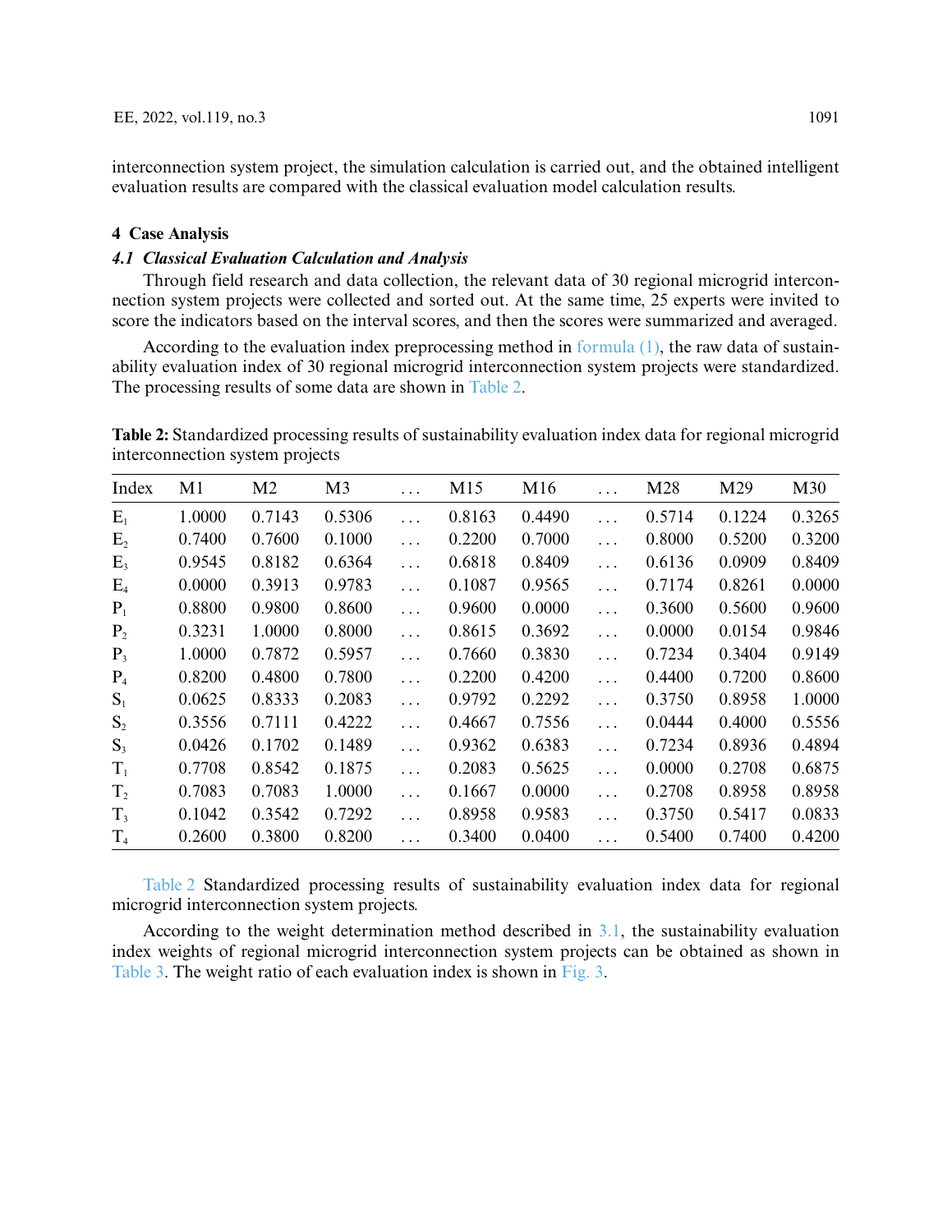<span id="page-17-0"></span>

| RO weight | Entropy<br>weight | Combination<br>weight |
|-----------|-------------------|-----------------------|
| 0.0167    | 0.0733            | 0.0190                |
| 0.0083    | 0.0693            | 0.0090                |
| 0.1083    | 0.0608            | 0.1027                |
| 0.0417    | 0.0686            | 0.0445                |
| 0.1167    | 0.0653            | 0.1186                |
| 0.1250    | 0.0540            | 0.1052                |
| 0.0833    | 0.0684            | 0.0889                |
| 0.0333    | 0.0690            | 0.0359                |
| 0.0500    | 0.0891            | 0.0694                |
| 0.1000    | 0.0513            | 0.0800                |
| 0.0750    | 0.0786            | 0.0918                |
| 0.0250    | 0.0693            | 0.0270                |
| 0.0917    | 0.0637            | 0.0910                |
| 0.0667    | 0.0663            | 0.0688                |
| 0.0583    | 0.0530            | 0.0482                |
|           |                   |                       |

**Table 3:** Calculation results of evaluation index weights



<span id="page-17-1"></span>**Figure 3:** Distribution of the weights of sustainability evaluation indicators. (a) RO weight (b) Entropy weight (c) Combination weight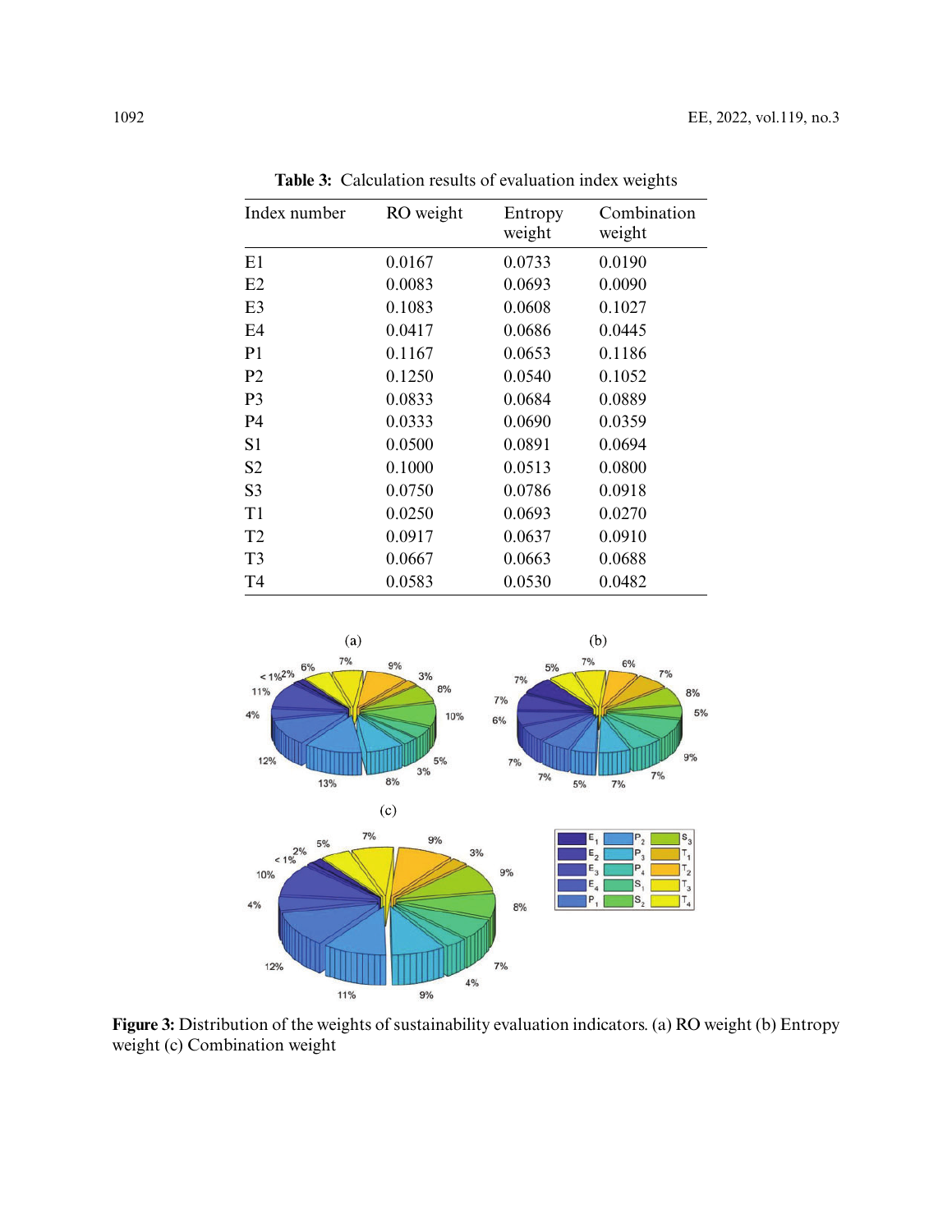As can be seen from the data in [Fig. 3,](#page-17-1) among all sustainability evaluation indicators, environmental protection indicators CO<sub>2</sub> emission reduction and PM2.5 emission reduction account for a larger proportion of weight. The performance of these two indicators has a significant impact on the results of sustainability evaluation. Because in recent years, under the call of relevant government policies, China's economy has gradually changed from the rough development in the past to the green and sustainable de-development mode, so as to achieve a more harmonious coexistence of human and natural environment, and the environmental protection benefit is an important reference standard for measuring the sustainable benefit of projects. At the same time, with the development of the social economy and the continuous improvement of residents' living standards, people's demands for a better living environment have also made environmental protection an important indicator of social development. In addition, the impact of social indicators in the sustainability evaluation of the project is also worthy of attention, such as employment creation and poverty reduction indicators, which play a key role in the willingness of local residents to accept the implementation of the project.

Then, the initial data are weighted to obtain the weighted normalization matrix, and the calculation results are shown in [Table 4.](#page-18-0)

<span id="page-18-0"></span>

| Index          | M <sub>1</sub> | M <sub>2</sub> | M <sub>3</sub> | .         | M15    | M16    | .        | M28    | M29    | M30    |
|----------------|----------------|----------------|----------------|-----------|--------|--------|----------|--------|--------|--------|
| E1             | 0.0190         | 0.0136         | 0.0101         | $\cdots$  | 0.0155 | 0.0085 | $\cdots$ | 0.0109 | 0.0023 | 0.0062 |
| E2             | 0.0067         | 0.0068         | 0.0009         | $\cdots$  | 0.0020 | 0.0063 | $\cdots$ | 0.0072 | 0.0047 | 0.0029 |
| E <sub>3</sub> | 0.0980         | 0.0840         | 0.0653         | .         | 0.0700 | 0.0863 | $\cdots$ | 0.0630 | 0.0093 | 0.0863 |
| E4             | 0.0000         | 0.0174         | 0.0436         | $\ddotsc$ | 0.0048 | 0.0426 | $\cdots$ | 0.0320 | 0.0368 | 0.0000 |
| P <sub>1</sub> | 0.1044         | 0.1163         | 0.1020         | $\cdots$  | 0.1139 | 0.0000 | $\cdots$ | 0.0427 | 0.0664 | 0.1139 |
| P <sub>2</sub> | 0.0340         | 0.1052         | 0.0841         | .         | 0.0906 | 0.0388 | $\cdots$ | 0.0000 | 0.0016 | 0.1036 |
| P <sub>3</sub> | 0.0889         | 0.0700         | 0.0529         | $\cdots$  | 0.0681 | 0.0340 | $\cdots$ | 0.0643 | 0.0303 | 0.0813 |
| <b>P4</b>      | 0.0294         | 0.0172         | 0.0280         | $\cdots$  | 0.0079 | 0.0151 | $\ldots$ | 0.0158 | 0.0258 | 0.0308 |
| S <sub>1</sub> | 0.0043         | 0.0578         | 0.0145         | $\cdots$  | 0.0680 | 0.0159 | $\cdots$ | 0.0260 | 0.0622 | 0.0694 |
| S <sub>2</sub> | 0.0284         | 0.0569         | 0.0338         | $\cdots$  | 0.0373 | 0.0604 | $\cdots$ | 0.0036 | 0.0320 | 0.0444 |
| S <sub>3</sub> | 0.0039         | 0.0156         | 0.0137         | $\cdots$  | 0.0860 | 0.0586 | $\cdots$ | 0.0664 | 0.0821 | 0.0449 |
| T1             | 0.0208         | 0.0230         | 0.0051         | .         | 0.0056 | 0.0152 | $\cdots$ | 0.0000 | 0.0073 | 0.0185 |
| T <sub>2</sub> | 0.0645         | 0.0645         | 0.0910         | $\cdots$  | 0.0152 | 0.0000 | $\cdots$ | 0.0246 | 0.0815 | 0.0815 |
| T <sub>3</sub> | 0.0072         | 0.0244         | 0.0502         | $\cdots$  | 0.0616 | 0.0660 | $\cdots$ | 0.0258 | 0.0373 | 0.0057 |
| T <sub>4</sub> | 0.0125         | 0.0183         | 0.0395         |           | 0.0164 | 0.0019 | $\cdots$ | 0.0260 | 0.0357 | 0.0202 |

**Table 4:** Calculation results of weighted normalization matrix

The positive and negative ideal solutions are calculated as shown in [Table 5.](#page-18-1)

|              | <b>Table 5:</b> Calculation results of positive and negative ideal solutions |          |  |
|--------------|------------------------------------------------------------------------------|----------|--|
| Index number | Positive                                                                     | Negative |  |

<span id="page-18-1"></span>

| Index number   | Positive | Negative    |
|----------------|----------|-------------|
| E1             | 0.0190   | 0.0000      |
| E <sub>2</sub> | 0.0090   | 0.0000      |
|                |          | (Continued) |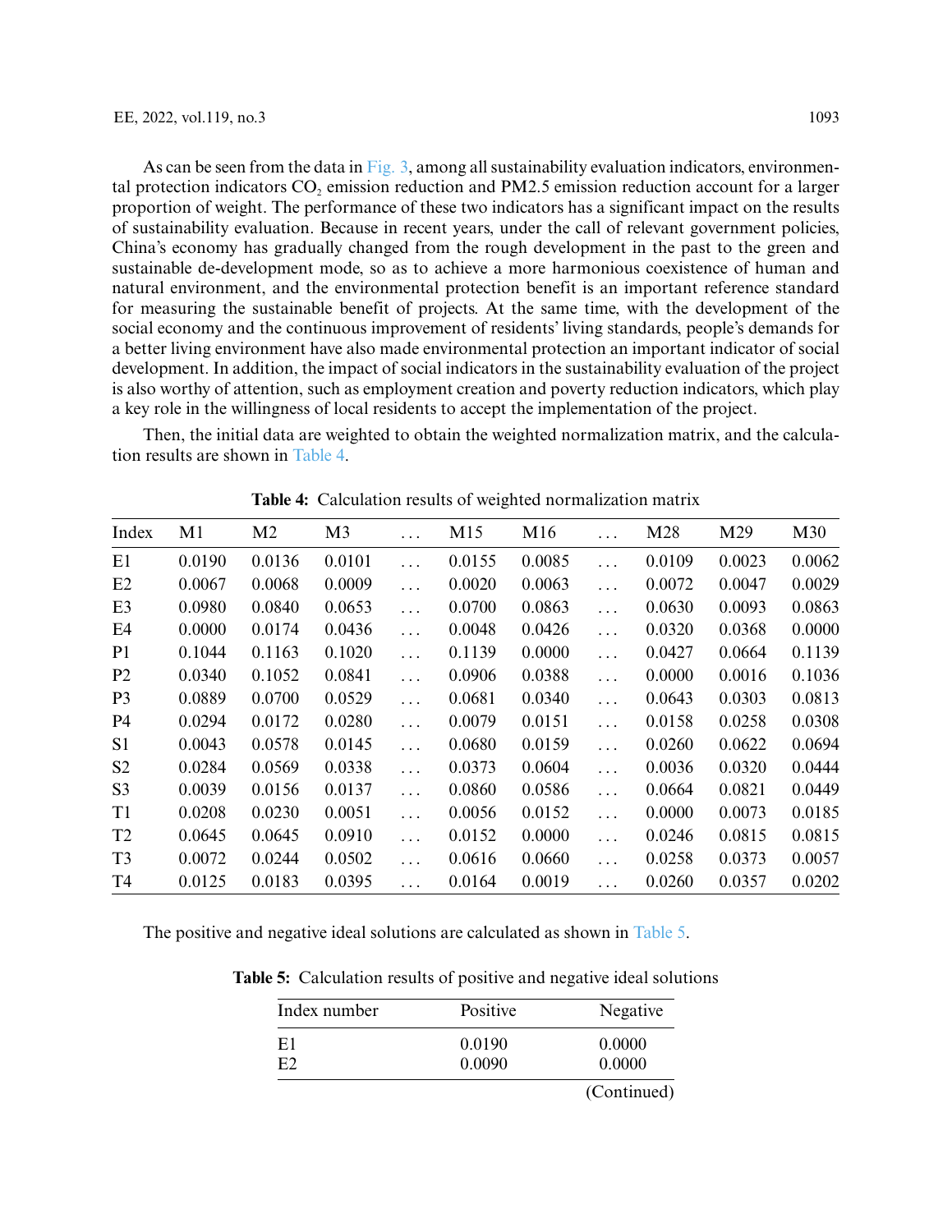| Table 5 (continued) |          |          |  |  |  |  |  |
|---------------------|----------|----------|--|--|--|--|--|
| Index number        | Positive | Negative |  |  |  |  |  |
| E <sub>3</sub>      | 0.1027   | 0.0000   |  |  |  |  |  |
| E4                  | 0.0445   | 0.0000   |  |  |  |  |  |
| P <sub>1</sub>      | 0.1186   | 0.0000   |  |  |  |  |  |
| P <sub>2</sub>      | 0.1052   | 0.0000   |  |  |  |  |  |
| P <sub>3</sub>      | 0.0889   | 0.0000   |  |  |  |  |  |
| P <sub>4</sub>      | 0.0359   | 0.0000   |  |  |  |  |  |
| S <sub>1</sub>      | 0.0694   | 0.0000   |  |  |  |  |  |
| S <sub>2</sub>      | 0.0800   | 0.0000   |  |  |  |  |  |
| S <sub>3</sub>      | 0.0918   | 0.0000   |  |  |  |  |  |
| T1                  | 0.0270   | 0.0000   |  |  |  |  |  |
| T <sub>2</sub>      | 0.0910   | 0.0000   |  |  |  |  |  |
| T <sup>3</sup>      | 0.0688   | 0.0000   |  |  |  |  |  |
| T4                  | 0.0482   | 0.0000   |  |  |  |  |  |

The Euclidean distances from the microgrid interconnection system projects in each region to the positive and negative ideal solutions are calculated as shown in [Table 6.](#page-19-0)

<span id="page-19-0"></span>

| $\mathbf{n}$ , $\mathbf{1}$ |                                                                                                           | $\mathbf{r}$ $\mathbf{r}$ $\mathbf{r}$ $\mathbf{r}$ | $\mathbf{r}$ 1 1 $\mathbf{r}$ | $\mathbf{n}$ , $\mathbf{1}$ | $\mathbf{r}$ 1 1 $\mathbf{r}$ |  | $\Gamma$ 1.1 |  |
|-----------------------------|-----------------------------------------------------------------------------------------------------------|-----------------------------------------------------|-------------------------------|-----------------------------|-------------------------------|--|--------------|--|
|                             | negative ideal solutions                                                                                  |                                                     |                               |                             |                               |  |              |  |
|                             | <b>Table 6:</b> Euclidean distance from regional microgrid interconnection system project to positive and |                                                     |                               |                             |                               |  |              |  |

| Regional<br>microgrid<br>interconnection<br>system project | Euclidean<br>distance to<br>positive ideal<br>solution | Euclidean<br>distance to<br>negative ideal<br>solution | Regional<br>microgrid<br>interconnection<br>system project | Euclidean<br>distance to<br>positive ideal<br>solution | Euclidean<br>distance to<br>negative ideal<br>solution |
|------------------------------------------------------------|--------------------------------------------------------|--------------------------------------------------------|------------------------------------------------------------|--------------------------------------------------------|--------------------------------------------------------|
| M1                                                         | 0.1666                                                 | 0.1910                                                 | M16                                                        | 0.1929                                                 | 0.1556                                                 |
| M <sub>2</sub>                                             | 0.1090                                                 | 0.2232                                                 | M17                                                        | 0.1843                                                 | 0.1711                                                 |
| M <sub>3</sub>                                             | 0.1256                                                 | 0.2031                                                 | M18                                                        | 0.1705                                                 | 0.1597                                                 |
| M <sub>4</sub>                                             | 0.1763                                                 | 0.1987                                                 | M19                                                        | 0.1873                                                 | 0.1603                                                 |
| M <sub>5</sub>                                             | 0.0741                                                 | 0.2409                                                 | M20                                                        | 0.1846                                                 | 0.1590                                                 |
| M6                                                         | 0.1892                                                 | 0.1524                                                 | M <sub>21</sub>                                            | 0.1703                                                 | 0.1623                                                 |
| M <sub>7</sub>                                             | 0.0963                                                 | 0.2406                                                 | M22                                                        | 0.1921                                                 | 0.1820                                                 |
| M8                                                         | 0.2014                                                 | 0.1442                                                 | M <sub>23</sub>                                            | 0.1561                                                 | 0.1608                                                 |
| M <sup>9</sup>                                             | 0.2077                                                 | 0.1366                                                 | M24                                                        | 0.1957                                                 | 0.1544                                                 |
| M10                                                        | 0.1146                                                 | 0.2156                                                 | M <sub>25</sub>                                            | 0.1510                                                 | 0.1872                                                 |
| M11                                                        | 0.1759                                                 | 0.1643                                                 | M26                                                        | 0.1393                                                 | 0.1706                                                 |
| M12                                                        | 0.1703                                                 | 0.1686                                                 | M27                                                        | 0.1682                                                 | 0.1909                                                 |
| M13                                                        | 0.1696                                                 | 0.1590                                                 | M28                                                        | 0.1884                                                 | 0.1357                                                 |
| M14                                                        | 0.1544                                                 | 0.1974                                                 | M29                                                        | 0.1736                                                 | 0.1687                                                 |
| M15                                                        | 0.1152                                                 | 0.2209                                                 | M30                                                        | 0.1046                                                 | 0.2345                                                 |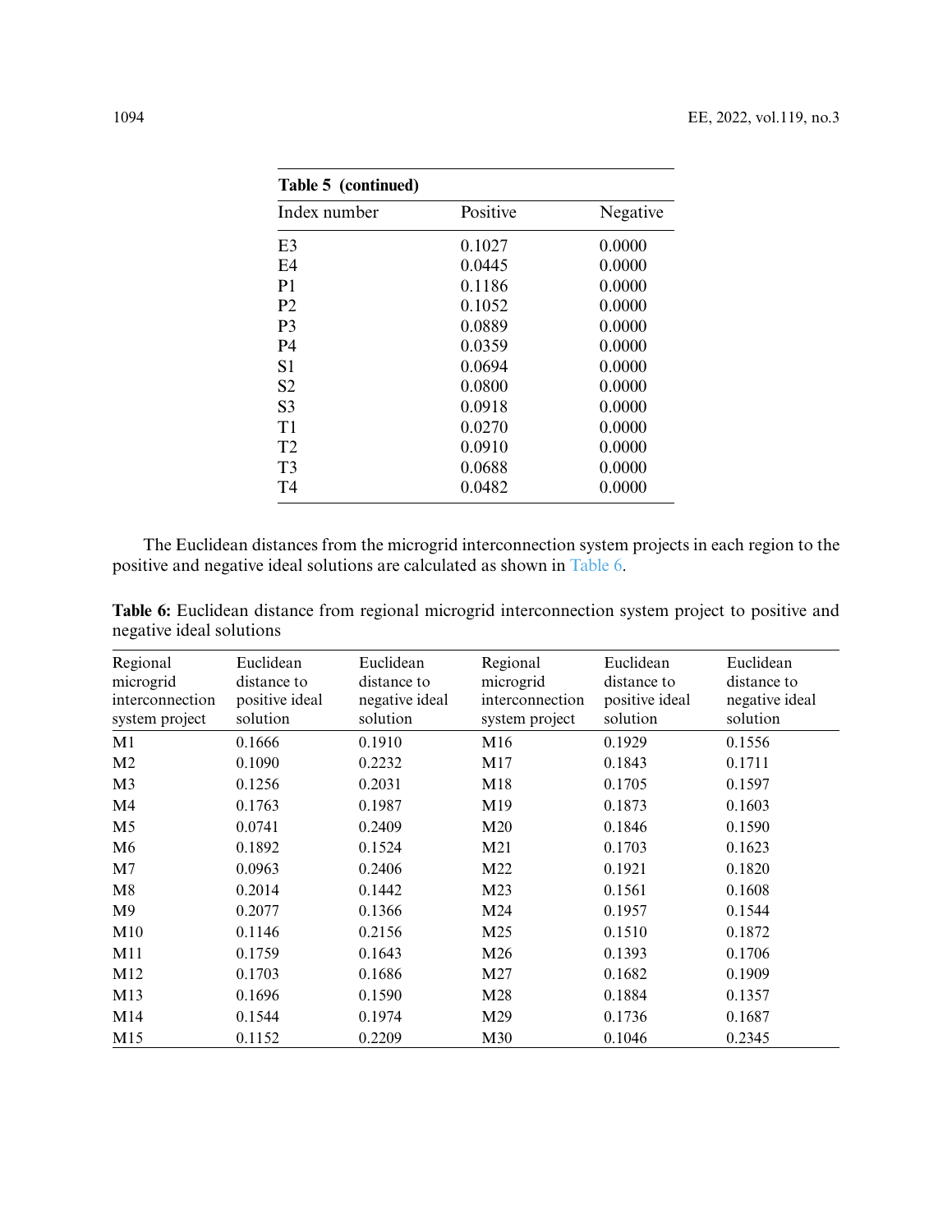The relative proximity of regional microgrid interconnection system projects can be calculated, and the relative proximity is sorted by size. The greater the relative proximity is, the better the sustainability of regional microgrid interconnection system projects is. Finally, 30 regional microgrid interconnection system project sustainability comprehensive evaluation rank ordering results are shown in [Table 7.](#page-20-0)

<span id="page-20-0"></span>

| Regional microgrid<br>interconnection<br>system project | Relative approach<br>degree | Rank           | Regional<br>microgrid<br>interconnection<br>system project | Relative<br>approach<br>degree | Rank           |
|---------------------------------------------------------|-----------------------------|----------------|------------------------------------------------------------|--------------------------------|----------------|
| M1                                                      | 0.4660                      | 20             | M16                                                        | 0.5536                         | 6              |
| M <sub>2</sub>                                          | 0.3282                      | 27             | M17                                                        | 0.5187                         | 9              |
| M <sub>3</sub>                                          | 0.3821                      | 24             | M18                                                        | 0.5165                         | 11             |
| M <sub>4</sub>                                          | 0.4701                      | 18             | M19                                                        | 0.5389                         | 7              |
| M <sub>5</sub>                                          | 0.2352                      | 30             | M20                                                        | 0.5372                         | 8              |
| M <sub>6</sub>                                          | 0.5538                      | 5              | M21                                                        | 0.5121                         | 14             |
| M <sub>7</sub>                                          | 0.2857                      | 29             | M22                                                        | 0.5135                         | 13             |
| M8                                                      | 0.5828                      | $\overline{2}$ | M <sub>23</sub>                                            | 0.4926                         | 17             |
| M <sub>9</sub>                                          | 0.6033                      | 1              | M24                                                        | 0.5589                         | $\overline{4}$ |
| M10                                                     | 0.3470                      | 25             | M <sub>25</sub>                                            | 0.4464                         | 22             |
| M11                                                     | 0.5171                      | 10             | M26                                                        | 0.4494                         | 21             |
| M12                                                     | 0.5024                      | 16             | M27                                                        | 0.4684                         | 19             |
| M13                                                     | 0.5162                      | 12             | M28                                                        | 0.5812                         | 3              |
| M14                                                     | 0.4390                      | 23             | M29                                                        | 0.5072                         | 15             |
| M15                                                     | 0.3428                      | 26             | M30                                                        | 0.3085                         | 28             |

**Table 7:** Comprehensive evaluation results of sustainability

From the above, based on the combination entropy weight rank order-TOPSIS method, the sustainability of 30 regional microgrid interconnected system projects is comprehensively evaluated. The sustainability of M9 is the best, and the sustainability of M5 is the worst.

#### *4.2 Intelligent Evaluation Calculation and Analysis*

In order to verify the effectiveness and feasibility of NILA-KELM model, it is compared with KELM model, ELM model and BPNN model. BPNN, a concept introduced in 1986 by scientists led by Rumelhart and McClelland, is a multilayer feed-forward neural network trained according to an error back propagation algorithm and is one of the most widely used neural network models. Therefore, this model has been chosen for comparison in this paper. The specific test results are shown in [Table 8.](#page-21-0) [Fig. 4](#page-22-0) shows the comparison between the test results of different models and the actual values. [Fig. 5](#page-22-1) is the relative error diagram of each intelligent model.

Relative error (RE) refers to the absolute error caused by the measurement and the ratio of the measured (agreed) true value multiplied by 100% of the resulting value, expressed as a percentage. In general, RE better reflects the degree of confidence in the measurement. Root mean squard error (RMSE) can eliminate the effect of the magnitude and describe the data better compared to mean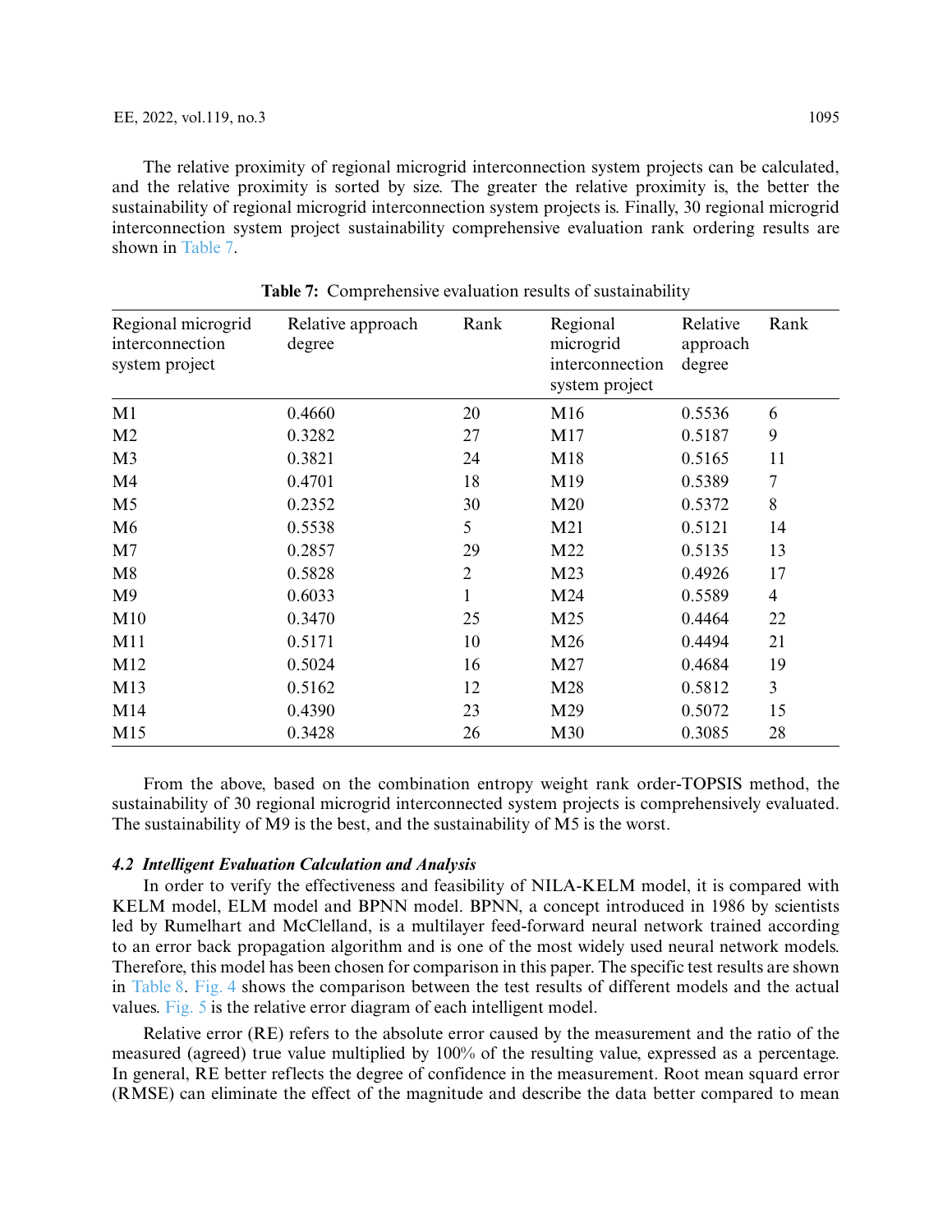squard error (MSE). Mean absolute error (MAE) is the average of the absolute values of the deviations of all individual observations from the arithmetic mean. The mean absolute error avoids the problem of errors canceling each other out and thus accurately reflects the magnitude of the actual prediction error. In summary, these three indicators are chosen in this paper.

| Regional        | Classic    | NILA-KELM | <b>KELM</b> | <b>ELM</b> | <b>BPNN</b> |
|-----------------|------------|-----------|-------------|------------|-------------|
| microgrid       | evaluation |           |             |            |             |
| interconnection | results    |           |             |            |             |
| system project  |            |           |             |            |             |
| M1              | 0.4660     | 0.4621    | 0.5000      | 0.4802     | 0.5162      |
| M <sub>2</sub>  | 0.3282     | 0.3116    | 0.3058      | 0.3078     | 0.3469      |
| M <sub>3</sub>  | 0.3821     | 0.3718    | 0.3947      | 0.4140     | 0.4153      |
| M <sub>4</sub>  | 0.4701     | 0.4796    | 0.4823      | 0.4575     | 0.5037      |
| M <sub>5</sub>  | 0.2352     | 0.2285    | 0.2236      | 0.2541     | 0.2461      |
| M6              | 0.5538     | 0.5340    | 0.5792      | 0.6042     | 0.5834      |
| M <sub>7</sub>  | 0.2857     | 0.2920    | 0.2928      | 0.2738     | 0.3050      |
| M8              | 0.5828     | 0.5873    | 0.5996      | 0.5595     | 0.5615      |
| M <sub>9</sub>  | 0.6033     | 0.5871    | 0.5866      | 0.6604     | 0.6442      |
| M10             | 0.3470     | 0.3425    | 0.3532      | 0.3281     | 0.3684      |
| M11             | 0.5171     | 0.5003    | 0.5311      | 0.4704     | 0.5542      |
| M12             | 0.5024     | 0.5262    | 0.4863      | 0.4860     | 0.5294      |
| M13             | 0.5162     | 0.5188    | 0.5293      | 0.4898     | 0.5331      |
| M14             | 0.4390     | 0.4318    | 0.4467      | 0.4021     | 0.4108      |
| M15             | 0.3428     | 0.3421    | 0.3687      | 0.3335     | 0.3078      |
| M16             | 0.5536     | 0.5413    | 0.5938      | 0.5012     | 0.5801      |
| M17             | 0.5187     | 0.5145    | 0.4794      | 0.5037     | 0.4820      |
| M18             | 0.5165     | 0.4974    | 0.5474      | 0.5022     | 0.4757      |
| M19             | 0.5389     | 0.5602    | 0.5161      | 0.5902     | 0.5709      |
| M20             | 0.5372     | 0.5246    | 0.5095      | 0.5500     | 0.5001      |
| M21             | 0.5121     | 0.5060    | 0.5217      | 0.4991     | 0.5394      |
| M22             | 0.5135     | 0.5114    | 0.5216      | 0.4758     | 0.4557      |
| M23             | 0.4926     | 0.4776    | 0.4715      | 0.4613     | 0.5290      |
| M24             | 0.5589     | 0.5465    | 0.5168      | 0.5945     | 0.5856      |
| M <sub>25</sub> | 0.4464     | 0.4601    | 0.4193      | 0.4826     | 0.4633      |
| M26             | 0.4494     | 0.4512    | 0.4258      | 0.4620     | 0.4146      |
| M27             | 0.4684     | 0.4657    | 0.4342      | 0.5029     | 0.5005      |
| M28             | 0.5812     | 0.5912    | 0.5615      | 0.5545     | 0.5236      |
| M29             | 0.5072     | 0.4870    | 0.4978      | 0.4849     | 0.4810      |
| M30             | 0.3085     | 0.3044    | 0.3024      | 0.3357     | 0.2926      |
| <b>RMSE</b>     |            | 1.22%     | 2.27%       | 3.06%      | 3.29%       |
| <b>MAE</b>      |            | 1.02%     | 2.01%       | 2.73%      | 3.09%       |

<span id="page-21-0"></span>**Table 8:** Test results of four models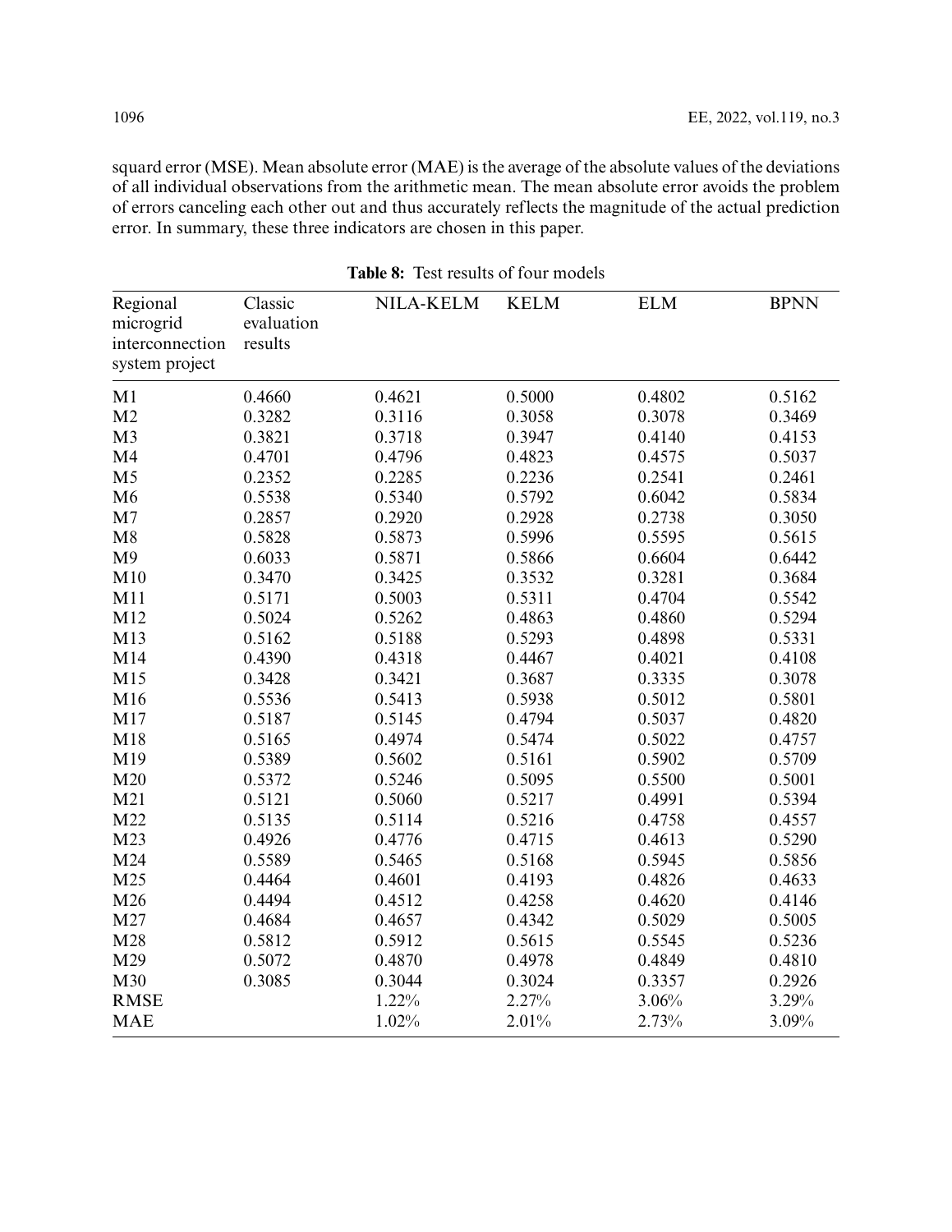

**Figure 4:** Test results of different models

<span id="page-22-0"></span>

<span id="page-22-1"></span>**Figure 5:** The relative error of each smart model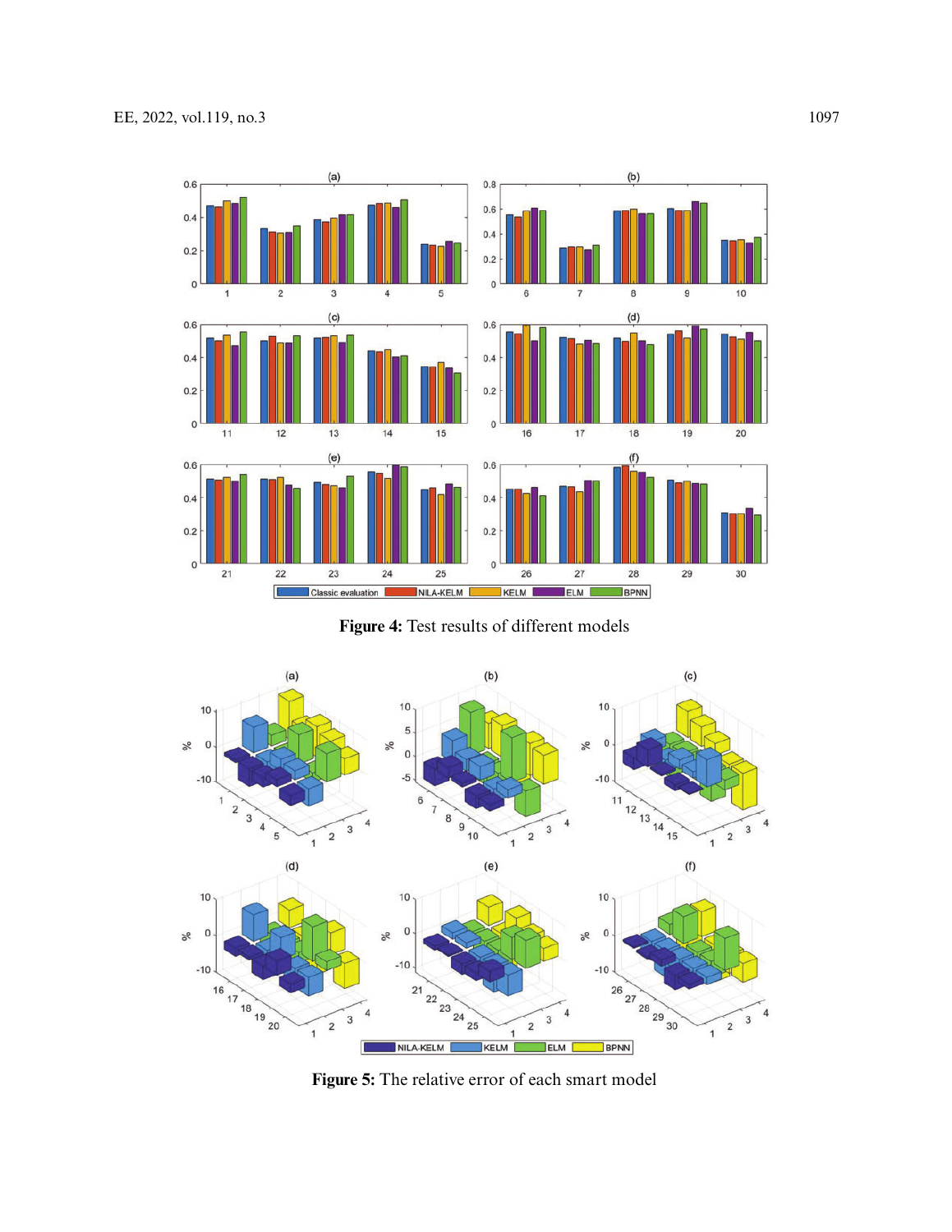As shown in [Table 2,](#page-16-0) the RMSE value of the NILA-KELM model is 1.22%, which is smaller than the 2.27%, 3.06% and 3.29% of KELM, ELM and BPNN. In addition, the MAE value of the NILA-KELM model is 1.02%, which is also smaller than the 2.01%, 2.73% and 3.09% of KELM, ELM and BPNN. The smaller the two values, the higher the accuracy and stability of the NILA-KELM model for predicting the output value.

It can be seen from [Fig. 4](#page-22-0) that the gap between the NILA-KELM model and the actual value is far less than that of KELM, ELM and BPNN, and the correlation between the test value curve and the actual value curve is higher, indicating that the sustainability assessment of regional microgrid interconnection system projects is more accurate and closer to reality. The gap between the test value and the actual value of KELM model is slightly smaller than that of ELM model and BPNN model, indicating that the accuracy of KELM model in the project sustainability assessment of regional microgrid interconnection system is slightly higher than that of ELM model and BPNN model. The relative error results shown in [Fig. 5](#page-22-1) also verify the above conclusions. As shown in [Fig. 5,](#page-22-1) the relative error of NILA-KELM model is closer to the horizontal axis, and the relative error fluctuation is the smallest, indicating that the overall error is less than the other two models. The relative error of KELM model is slightly lower than that of ELM and BPNN models, and the overall fluctuation of the curve is smaller than that of ELM and BPNN models, indicating that the prediction accuracy of KELM model is slightly higher than that of ELM and BPNN models, but the difference is small.

#### **5 Conclusions**

Scientific and reasonable measurement of various benefits of regional microgrid interconnection system in terms of sustainability is conducive to the stable realization of multi-stakeholder mutual benefit and win-win situation, including power system and microgrid. Therefore, this paper designs a set of a sustainability evaluation system for regional microgrid interconnection system, which mainly includes an evaluation index system and a new hybrid intelligent evaluation method. The main research results and conclusions include the following four points:

- 1. The sustainability evaluation index system of regional microgrid interconnection system is constructed from four aspects of economic, environmental, social and technical characteristics, which solves the problems that the sustainability of regional microgrid interconnection system is mainly reflected in.
- 2. The weight of evaluation index is obtained based on the combination entropy weight rank order method, and the TOPSIS evaluation model is designed, and the evaluation results are obtained from the perspective of classical evaluation methods.
- 3. The niche immune algorithm is used to improve the lion algorithm, and a new niche immune lion swarm algorithm is formed. NILA is used to optimize KELM, and an intelligent evaluation model is constructed.
- 4. The scientificity and accuracy of the evaluation model proposed in this paper are verified by example analysis. The classical evaluation model can obtain accurate reference results, while the modern intelligent evaluation model can achieve the purpose of fast calculation and support for relevant decisions.

In summary, the research results of this paper can provide some reference for local governments and potential investors to make investment decisions in regional microgrid interconnection system projects. However, the paper does not screen the input indicators, which is a shortcoming of the paper and a direction for future research.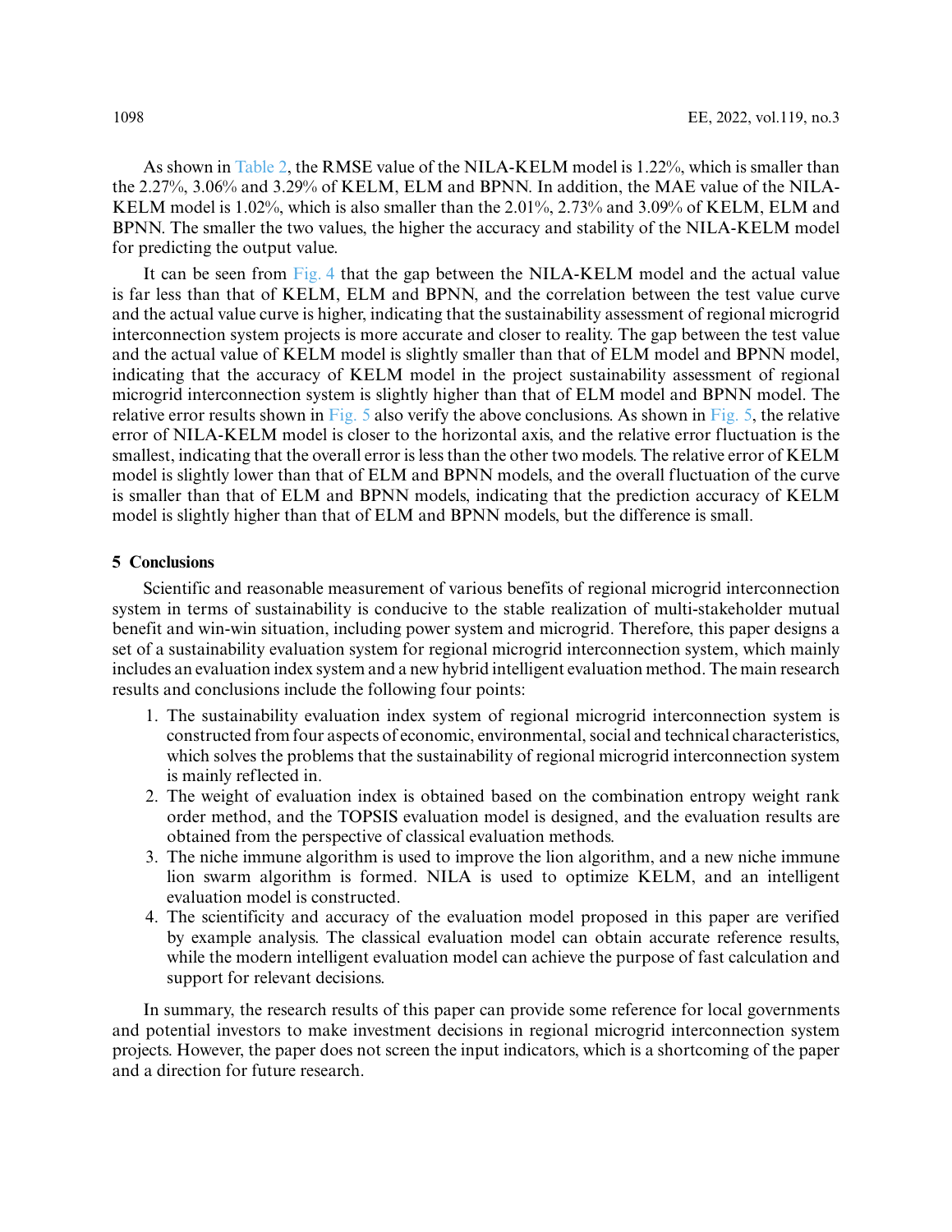**Funding Statement:** This work is supported by Natural Science Foundation of Hebei Province, China (Project No. G2020403008), Humanities and Social Science Research Project of Hebei Education Department, China (Project No. SD2021044) and the Fundamental Research Funds for the Universities in Hebei Province, China (Project No. QN202210).

**Conflicts of Interest:** The authors declare that they have no conflicts of interest to report regarding the present study.

### **References**

- <span id="page-24-0"></span>1. Qiu, H., Long, H., Gu, W., Pan, G. (2021). Recourse-cost constrained robust optimization for microgrid dispatch with correlated uncertainties. *IEEE Transactions on Industrial Electronics, 68(3),* 2266–2278. DOI [10.1109/TIE.2020.2970678.](https://doi.org/10.1109/TIE.2020.2970678)
- <span id="page-24-1"></span>2. Singh, A., Suhag, S. (2020). Frequency regulation in an AC microgrid interconnected with thermal system employing multiverse-optimised fractional order-PID controller. *International Journal of Solar Energy, 39(3),* 250–262. DOI [10.1080/14786451.2019.1684286.](https://doi.org/10.1080/14786451.2019.1684286)
- <span id="page-24-2"></span>3. Eba, A., Mnsa, B., Kba, B. (2020). Nuclear energy for sustainable development: SWOT analysis on Ghana's nuclear agenda. *Energy Reports, 6,* 107–115. DOI [10.1016/j.egyr.2019.11.163.](https://doi.org/10.1016/j.egyr.2019.11.163)
- <span id="page-24-3"></span>4. Latif, A., Das, D. C., Barik, A. K., Ranjan, S. (2019). Maiden coordinated load frequency control strategy for ST-AWEC-GEC-BDDG-based independent three-area interconnected microgrid system with the combined effect of diverse energy storage and DC link using BOA-optimised PFOID controller. *IET Renewable Power Generation, 13(14),* 2634–2646. DOI [10.1049/iet-rpg.2019.0199.](https://doi.org/10.1049/iet-rpg.2019.0199)
- <span id="page-24-4"></span>5. Su, F., Liu, H., Zhu, D., Li, L., Wang, T. (2020). Sustainability assessment of the liaohe estuary wetland based on emergy analysis. *Ecological Indicators, 119,* 106837. DOI [10.1016/j.ecolind.2020.106837.](https://doi.org/10.1016/j.ecolind.2020.106837)
- <span id="page-24-5"></span>6. Pontoiyo, F., Sulaiman, M., Novitasari, D., Budiarto, R. (2019). Sustainability potential for renewable energy system in isolated area that supports nantu boliyohuto wildlife reserve. *IOP Conference Series Earth and Environmental Science, 520(1)*. DOI [10.1088/1755-1315/520/1/012026.](https://doi.org/10.1088/1755-1315/520/1/012026)
- <span id="page-24-6"></span>7. Bazmohammadi, N., Tahsiri, A., Anvari-Moghaddam, A., Guerrero, J. M. (2019). A hierarchical energy management strategy for interconnected microgrids considering uncertainty. *International Journal of Power and Energy Systems, 109,* 597–608. DOI [10.1016/j.ijepes.2019.02.033.](https://doi.org/10.1016/j.ijepes.2019.02.033)
- <span id="page-24-7"></span>8. Aghdam, F. H., Ghaemi, S., Kalantari, N. T. (2018). Evaluation of loss minimization on the energy management of multi-microgrid based smart distribution network in the presence of emission constraints and clean productions. *Journal of Cleaner Production, 196,* 185–201. DOI [10.1016/j.jclepro.2018.06.023.](https://doi.org/10.1016/j.jclepro.2018.06.023)
- <span id="page-24-8"></span>9. Zhang, Y., Xie, L. (2015). Online dynamic security assessment of microgrid interconnections in smart distribution systems. *IEEE Transactions on Power Systems, 30(6),* 1–9. DOI [10.1109/TPWRS.2014.2374876.](https://doi.org/10.1109/TPWRS.2014.2374876)
- <span id="page-24-9"></span>10. Wang, S., Zhang, X., Wu, L., Sun, S. (2018). New metrics for assessing the performance of multi-microgrid systems in stand-alone mode. *International Journal of Electrical Power & Energy Systems, 98,* 382–388. DOI [10.1016/j.ijepes.2017.12.002.](https://doi.org/10.1016/j.ijepes.2017.12.002)
- <span id="page-24-10"></span>11. Adefarati, T., Bansal, R. C. (2019). Reliability, economic and environmental analysis of a microgrid system in the presence of renewable energy resources. *Applied Energy, 236,* 1089–1114. DOI [10.1016/j.apenergy.2018.12.050.](https://doi.org/10.1016/j.apenergy.2018.12.050)
- <span id="page-24-11"></span>12. Barreiro-Gomez, J., Cadena, A. I., Shahidehpour, M., Quijano, N., Motta, M. (2020). Intra-hour microgrid economic dispatch based on model predictive control. *IEEE Transactions on Smart Grid, 11(3),* 1968–1979. DOI [10.1109/TSG.2019.2945692.](https://doi.org/10.1109/TSG.2019.2945692)
- <span id="page-24-12"></span>13. Zhao, X. G., Zhang, Z. Q., Xie, Y. M., Meng, J. (2020). Economic-environmental dispatch of microgrid based on improved quantum particle swarm optimization. *Energy, 195,* 117014.1–117014.15. DOI [10.1016/j.energy.2020.117014.](https://doi.org/10.1016/j.energy.2020.117014)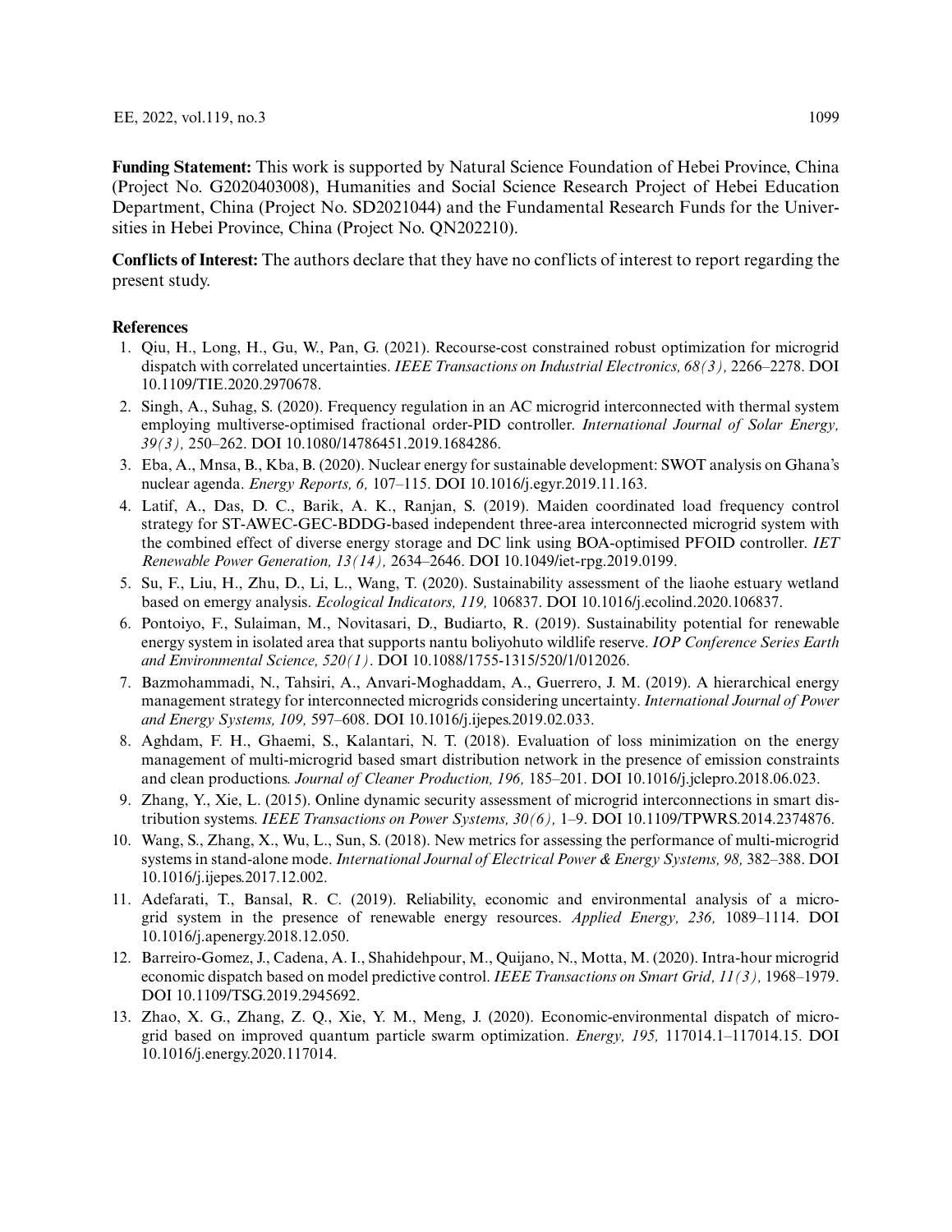- <span id="page-25-0"></span>14. Bahrami, S., Rastegar, M., Dehghanian, P. (2021). An FBWM-TOPSIS approach to identify critical feeders for reliability center+ed maintenance in power distribution systems. *IEEE Systems Journal, 15(3),* 3893– 3901. DOI [10.1109/JSYST.2020.3014649.](https://doi.org/10.1109/JSYST.2020.3014649)
- <span id="page-25-1"></span>15. Balcerzak, A. P. (2020). Quality of institutions in the european union countries. Application of TOPSIS based on entropy measure for objective weighting. *Acta Polytechnica Hungarica, 17(1),* 101–122. DOI [10.12700/APH.17.1.2020.1.6.](https://doi.org/10.12700/APH.17.1.2020.1.6)
- <span id="page-25-2"></span>16. Li, Y., Wu, L., Han, Q., Wang, X., Fan, C. (2021). Estimation of remote sensing based ecological index along the grand canal based on PCA-AHP-TOPSIS methodology. *Ecological Indicators, 122(2),* 107214. DOI [10.1016/j.ecolind.2020.107214.](https://doi.org/10.1016/j.ecolind.2020.107214)
- <span id="page-25-3"></span>17. Wang, B., Teng, Y., Wang, H., Zuo, R., Yang, J. (2020). Entropy weight method coupled with an improved drastic model to evaluate the special vulnerability of groundwater in songnen plain, Northeastern China. *Hydrology Research, 51(5),* 1184–1200. DOI [10.2166/nh.2020.056.](https://doi.org/10.2166/nh.2020.056)
- <span id="page-25-4"></span>18. Ribeiro, A. M. N. C., Sadok, D. F. H., Brito, M. E. D. C., Cavalcanti, A. D. A., Kelner, J. (2020). Comparative analysis of current transducers for development of smart plug through rank order centroid method. *IEEE Latin America Transactions, 18(1),* 147–155. DOI [10.1109/TLA.9907.](https://doi.org/10.1109/TLA.9907)
- <span id="page-25-5"></span>19. Shamsah, S. M. I., Owolabi, T. O. (2020). Modeling the maximum magnetic entropy change of doped manganite using a grid search-based extreme learning machine and hybrid gravitational search-based support vector regression. *Crystals, 10(4),* 310. DOI [10.3390/cryst10040310.](https://doi.org/10.3390/cryst10040310)
- <span id="page-25-6"></span>20. Chen, S., Gu, C., Lin, C., Wang, Y., Hariri-Ardebili, M. A. (2020). Prediction, monitoring, and interpretation of dam leakage flow via adaptative kernel extreme learning machine. *Measurement, 166,* 108161. DOI [10.1016/j.measurement.2020.108161.](https://doi.org/10.1016/j.measurement.2020.108161)
- <span id="page-25-7"></span>21. Yang, H., Liu, Y., Xiong, Z., Liang, L. (2019). Rapid determination of holocellulose and lignin in wood by near infrared spectroscopy and kernel extreme learning machine. *Analytical Letters, 53(7),* 1–15. DOI [10.1080/00032719.2019.1700267.](https://doi.org/10.1080/00032719.2019.1700267)
- <span id="page-25-8"></span>22. Liang, Y., Niu, D., Hong, W. C. (2019). Short term load forecasting based on feature extraction and improved general regression neural network model. *Energy, 166,* 653–663. DOI [10.1016/j.energy.2018.10.119.](https://doi.org/10.1016/j.energy.2018.10.119)
- <span id="page-25-9"></span>23. Wang, H., Liang, Y., Ding, W., Niu, D., Li, S. et al. (2020). The improved least square support vector machine based on wolf pack algorithm and data inconsistency rate for cost prediction of substation projects. *Mathematical Problems in Engineering, 2020(6),* 1–14. DOI [10.1155/2020/6663006.](https://doi.org/10.1155/2020/6663006)
- <span id="page-25-10"></span>24. Sb, S., Shenoy, N., Nayak, P. (2019). Lion algorithm-optimized long short-term memory network for groundwater level forecasting in Udupi District. arXiv:1912.05934. India.
- <span id="page-25-11"></span>25. Bernett, A., Kral, K., Dogan, T. (2021). Sustainability evaluation for early design (SEED) framework for energy use, embodied carbon, cost, and daylighting assessment. *Journal of Building Performance Simulation, 14(2),* 95–115. DOI [10.1080/19401493.2020.1865459.](https://doi.org/10.1080/19401493.2020.1865459)
- <span id="page-25-12"></span>26. Choi, S. H., Ahn, B. S. (2011). Rank order-based recommendation approach for multiple featured products. *Expert Systems with Applications, 38(6),* 7081–7087. DOI [10.1016/j.eswa.2010.12.062.](https://doi.org/10.1016/j.eswa.2010.12.062)
- <span id="page-25-13"></span>27. Cao, Y., Fan, X., Guo, Y., Li, S., Huang, H. (2020). Multi-objective optimization of injection-molded plastic parts using entropy weight, random forest, and genetic algorithm methods. *Journal of Polymer Engineering, 40(4),* 360–371. DOI [10.1515/polyeng-2019-0326.](https://doi.org/10.1515/polyeng-2019-0326)
- <span id="page-25-14"></span>28. Kim, T. H., Kim, B., Han, K. Y. (2019). Application of fuzzy TOPSIS to flood hazard mapping for levee failure. *Water, 11(3),* 592. DOI [10.3390/w11030592.](https://doi.org/10.3390/w11030592)
- <span id="page-25-15"></span>29. Roy, K., Mandal, K. K., Mandal, A. C. (2019). Ant-lion optimizer algorithm and recurrent neural network for energy management of micro grid connected system. *Energy, 167,* 402–416. DOI [10.1016/j.energy.2018.10.153.](https://doi.org/10.1016/j.energy.2018.10.153)